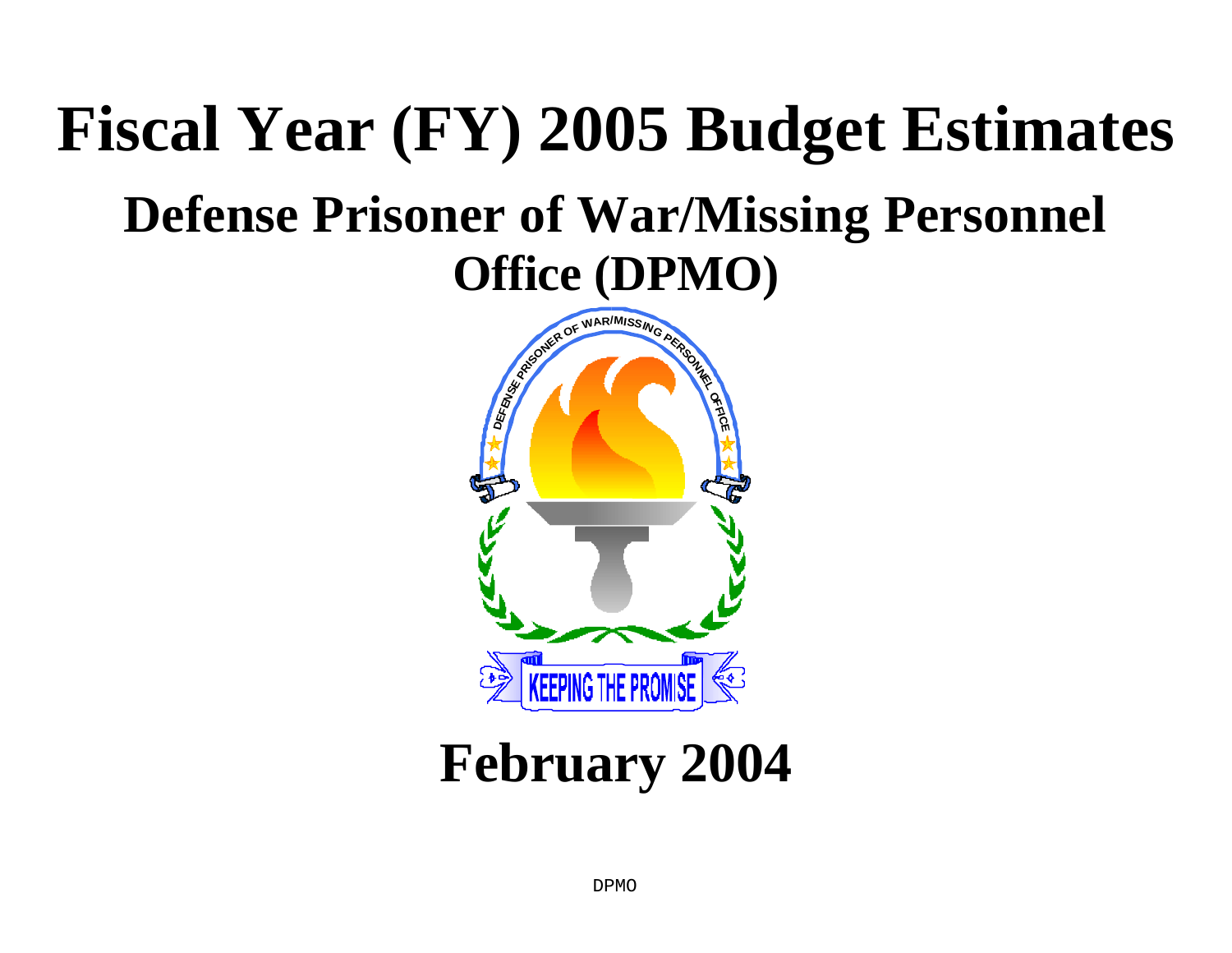#### **DEFENSE PRISONER OF WAR MISSING PERSONNEL OFFICE Operation and Maintenance, Defense-Wide Fiscal Year (FY) 2005 Budget Estimates APPROPRIATION HIGHLIGHTS (Dollars in Thousands)**

#### **Appropriation Summary:**

Operation and Maintenance, Defense-Wide Budget Activity 4: Administration and Servicewide Activities

| FY 2003 | Price  | Program  | FY 2004  | Price  | Program | FY 2005  |
|---------|--------|----------|----------|--------|---------|----------|
| Actuals | Change | Change   | Estimate | Change | Change  | Estimate |
|         |        |          |          |        |         |          |
| 16,574  | 842    | $-1,790$ | 15,626   | 837    | -499    | 15,964   |

#### **Description of Operations Financed:**

The Defense Prisoner of War Missing Personnel Office (DPMO) provides for the planning, policy and oversight all issues pertaining to personnel recovery and for personnel accounting from all conflicts; past, present and future. DPMO reports to, advises, and assists the Under Secretary of Defense for Policy and the Assistant Secretary of Defense for International Security Affairs for all matters relating to the process for investigation and recovery related to missing persons. In addition, DPMO has policy and oversight responsibility within the Department of Defense for the issue of Enemy Prisoners of War. DPMO is responsible for several key mission areas. These include: Policy, Control, and Oversight; Outreach; Personnel Recovery; Personnel Accounting and Information Gathering in Southeast Asia, Northeast Asia, and throughout the world to account for those missing from all conflicts including WWII and the Cold War.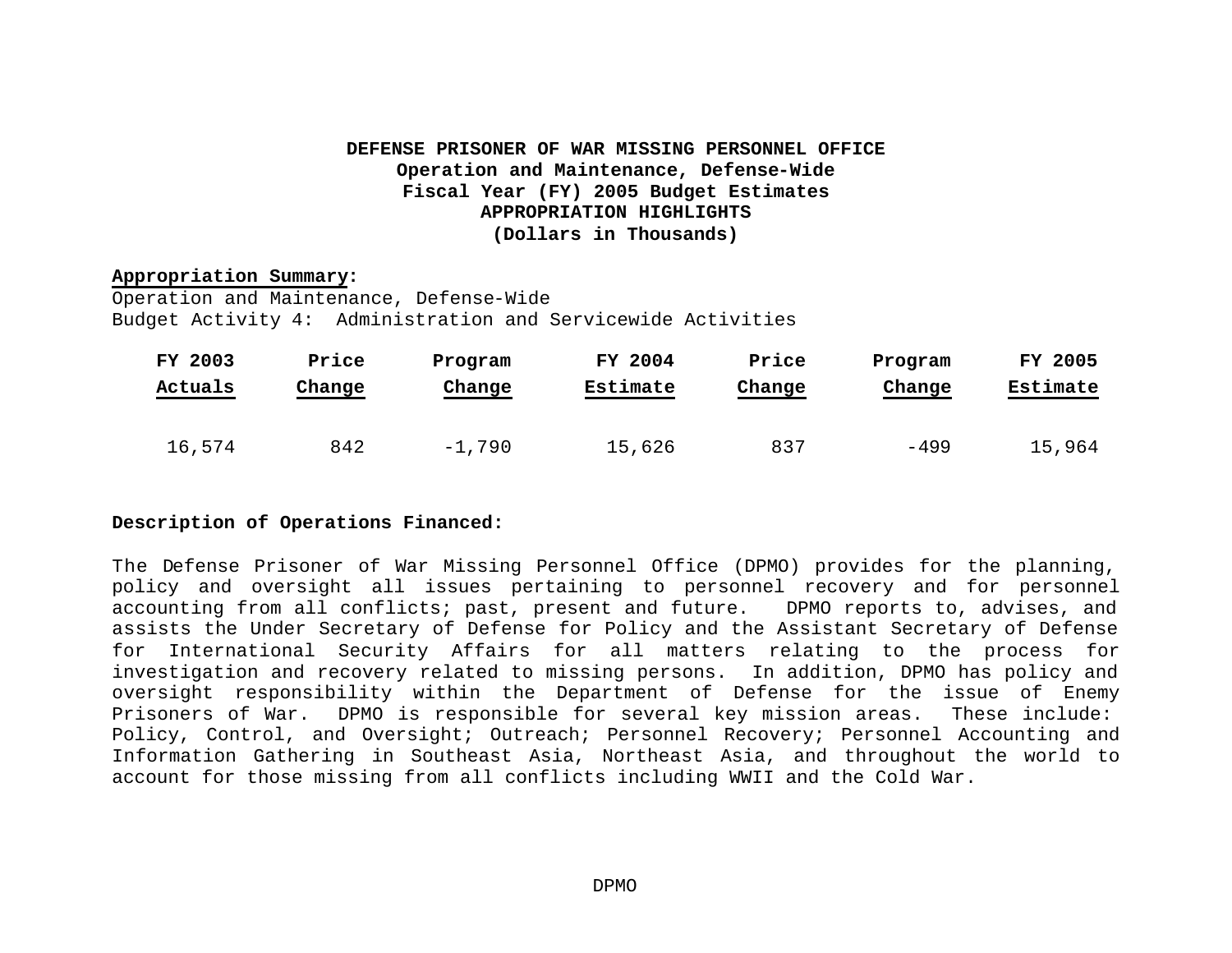## **DEFENSE PRISONER OF WAR MISSING PERSONNEL OFFICE Operation and Maintenance, Defense-Wide Fiscal Year (FY) 2005 Budget Estimates Summary of Increases and Decreases**

|    | Budget Activity 4: Administration and Service-<br>Wide Activities | (Dollars in Thousands) |
|----|-------------------------------------------------------------------|------------------------|
|    | 1. FY 2004 Budget Request                                         | 15,800                 |
| 2. | Congressional Adjustments (Distributed)                           | $\Omega$               |
|    | 3. Congressional Adjustments (Undistributed)                      | $\overline{0}$         |
| 4. | Congressional Earmarks                                            |                        |
|    | Section 8044 Proate Indian Lands Environment Impact               | $-10$                  |
|    | Total Congressional Earmarks                                      | $-10$                  |
|    | 5. General Provisions                                             |                        |
|    | Section 8094 Prorate Prof Spt Services<br>a.                      | $-89$                  |
|    | Section 8126 Prorate Mgt Efficiencies<br>b.                       | $-75$                  |
|    | Total General Provisions                                          | $-164$                 |
|    | 6. FY 2004 Appropriated Amount                                    | 15,626                 |
|    | 7. FY 2004 Rescission                                             | 0                      |
|    | 8. Functional Transfers - In                                      | 0                      |
|    | 9. Other Transfers - In                                           | 0                      |
|    | 10. Functional Transfers - Out                                    | $\Omega$               |
|    | 11. Other Transfers - Out                                         | $\Omega$               |
|    | 12. Price Growth                                                  | $\mathbf 0$            |
|    | 13. Program Increases                                             | $\Omega$               |
|    | 14. Program Decreases                                             | $\Omega$               |
|    | 15. Revised FY 2004 Estimate                                      | 15,626                 |
|    | 16. Price Changes                                                 | 837                    |
|    | 17. Transfers - In                                                | 0                      |
|    | 18. Transfers - Out                                               | $\Omega$               |
|    | 20. Program Decreases                                             |                        |
|    | Exec, Gen & Spec Schedules                                        | $-499$                 |
|    | Total Program Decrease                                            | -499                   |
|    | FY 2005 Budget Request<br><b>DPMO</b>                             | 15,964                 |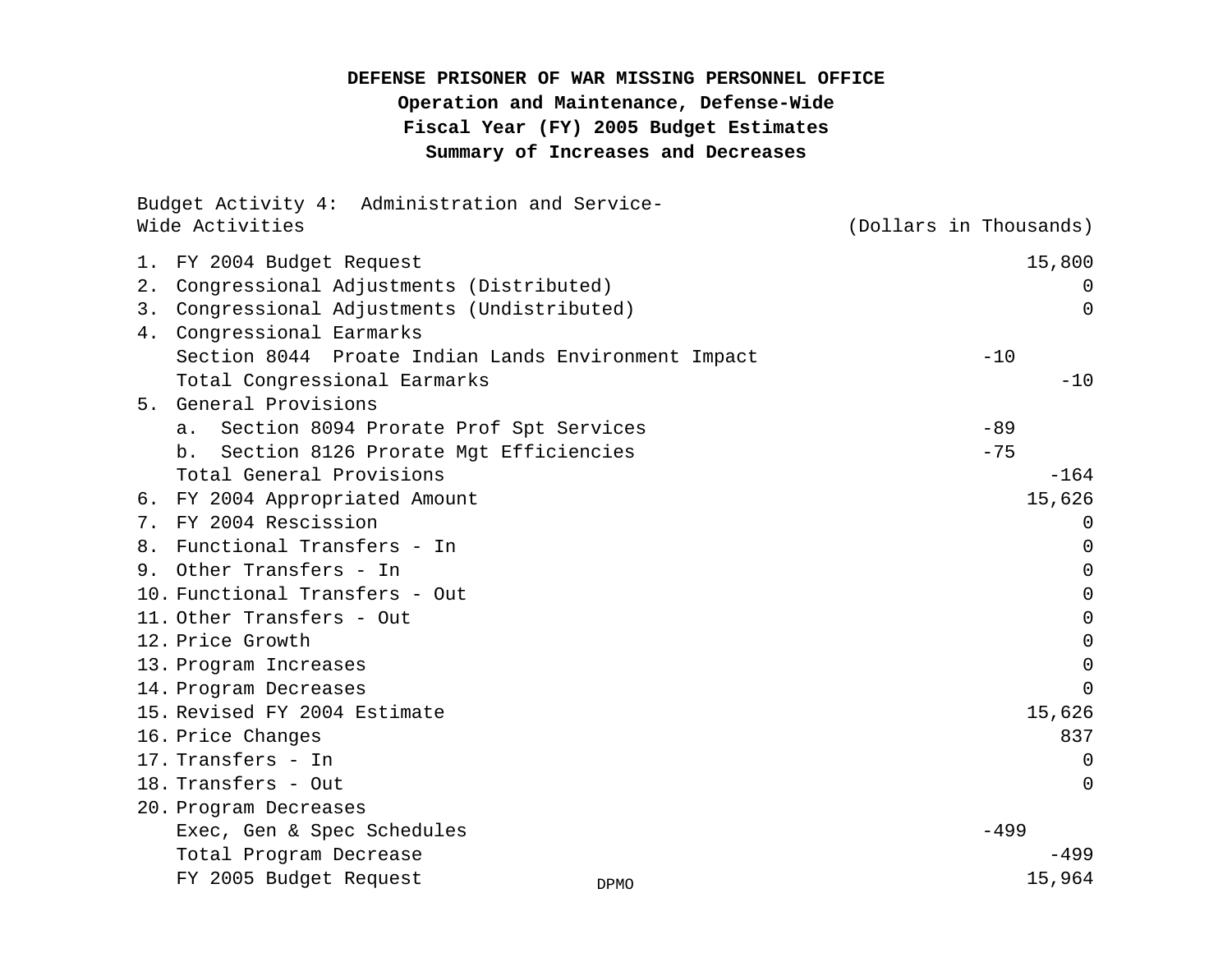## **Operation and Maintenance, Defense-wide DEFENSE PRISONER OF WAR MISSING PERSONNEL OFFICE Fiscal Year (FY) 2005 Budget Estimates Personnel Summary**

| Budget Activity 4: Administration and                                                                                                  |         |         |         | Change          |
|----------------------------------------------------------------------------------------------------------------------------------------|---------|---------|---------|-----------------|
| Service-wide Activities                                                                                                                | FY 2003 | FY 2004 | FY 2005 | FY 2004-FY 2005 |
| Active Military End Strength (E/S) Total                                                                                               | 37      | 46      | 19      | (27)            |
| Officer                                                                                                                                | 21      | 31      | 14      | (17)            |
| Enlisted                                                                                                                               | 16      | 15      | 5       | (10)            |
| Civilian End Strength (Total)                                                                                                          | 67      | 69      | 69      | 0               |
| U.S. Direct Hire                                                                                                                       | 67      | 69      | 69      | $\mathbf 0$     |
| Active Military (A/S) Total                                                                                                            | 37      | 46      | 19      | (27)            |
| Officer                                                                                                                                | 21      | 31      | 14      | (17)            |
| Enlisted                                                                                                                               | 16      | 15      | 5       | (10)            |
| Civilian FTEs (Total)                                                                                                                  | 66      | 69      | 69      | $\mathbf 0$     |
| U.S. Direct Hire                                                                                                                       | 66      | 69      | 69      | $\overline{0}$  |
| Explanation:<br>$Change: FY 2004 - FY 2005 (Military)$<br>Authorization for 27 temporary military billets was granted through FY 2004. |         |         |         |                 |
| Outyear Summary                                                                                                                        | FY 2006 | FY 2007 | FY 2008 | FY 2009         |
|                                                                                                                                        |         |         |         |                 |

| Military End Strength |    |    | 1 Q |
|-----------------------|----|----|-----|
| Civilian FTEs         | 69 | 69 |     |

DPMO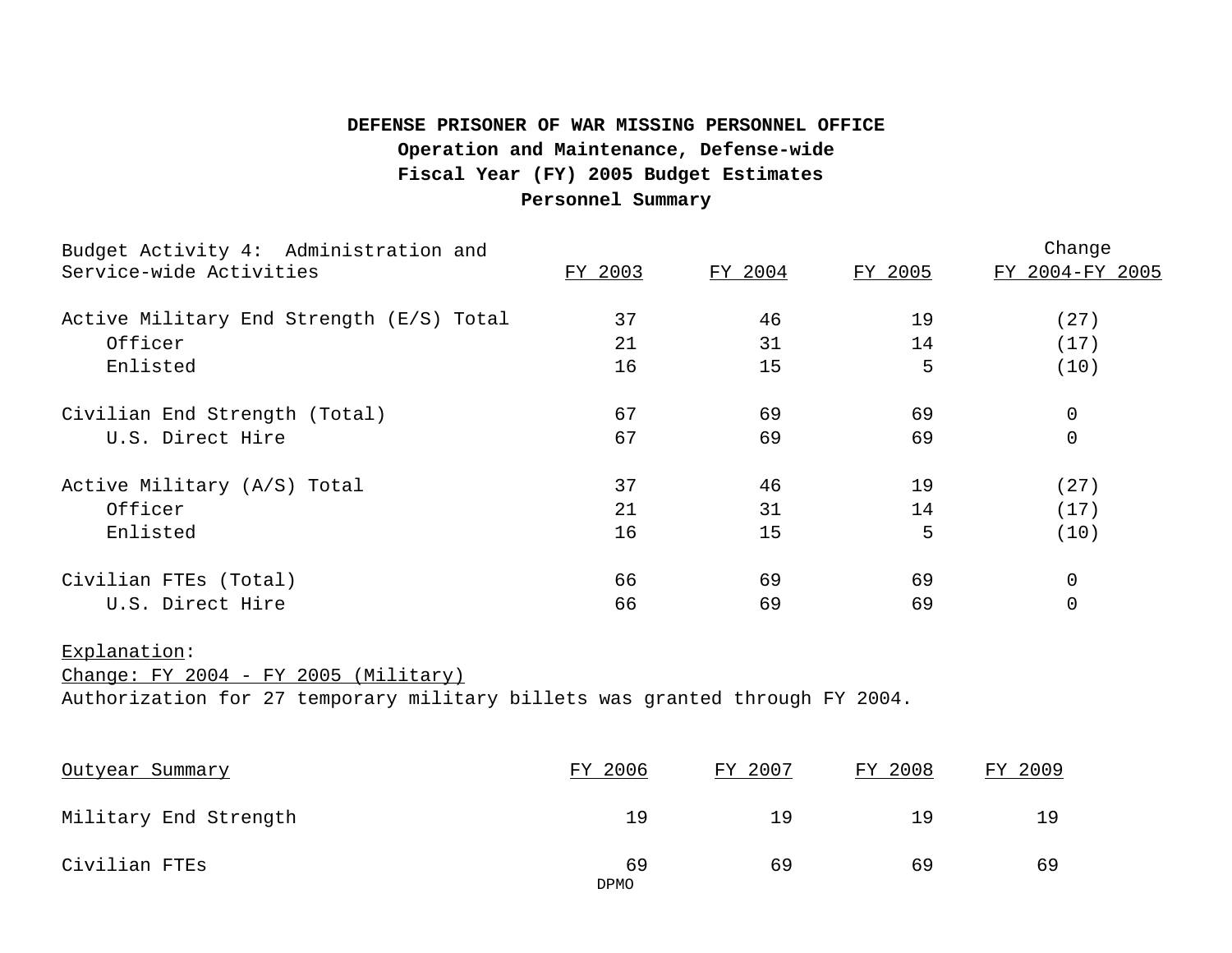## **Manpower Changes in Full-Time Equivalent End Strength DEFENSE PRISONER WAR MISSING PERSONNEL OFFICE Operation and Maintenance, Defense-Wide Fiscal Year (FY) 2005 Budget Estimates**

| Budget Activity 4:<br>Administration and Service-<br>Wide Activities |                            | Foreign National |                               |                     |  |  |  |  |
|----------------------------------------------------------------------|----------------------------|------------------|-------------------------------|---------------------|--|--|--|--|
|                                                                      |                            |                  | US Direct Hire US Direct Hire | Indirect Hire Total |  |  |  |  |
| $1$ .                                                                | <b>FY 2003 FTES</b>        | 66               |                               | 66                  |  |  |  |  |
|                                                                      | Changes                    | $\overline{0}$   |                               | $\mathbf 0$         |  |  |  |  |
| 2.                                                                   | FY 2004 FTES               | 69               |                               | 69                  |  |  |  |  |
|                                                                      | Changes                    | 0                |                               | $\overline{0}$      |  |  |  |  |
| 3.                                                                   | <b>FY 2005 FTES</b>        | 69               |                               | 69                  |  |  |  |  |
|                                                                      | Changes                    | 0                |                               | $\mathbf 0$         |  |  |  |  |
| $4$ .                                                                | Summary: O&M, Defense-Wide |                  |                               |                     |  |  |  |  |
|                                                                      | FY 2004                    |                  |                               |                     |  |  |  |  |
|                                                                      | O&M Total                  | 66               |                               | 69                  |  |  |  |  |
|                                                                      | Direct Funded              | 66               |                               | 69                  |  |  |  |  |
|                                                                      | Reimbursable Funded        | 0                |                               | $\overline{0}$      |  |  |  |  |
|                                                                      | FY 2004                    |                  |                               |                     |  |  |  |  |
|                                                                      | O&M Total                  | 69               |                               | 69                  |  |  |  |  |
|                                                                      | Direct Funded              | 69               |                               | 69                  |  |  |  |  |
|                                                                      | Reimbursable Funded        | 0                |                               | $\overline{0}$      |  |  |  |  |
|                                                                      | FY 2005                    |                  |                               |                     |  |  |  |  |
|                                                                      | O&M Total                  | 69               |                               | 69                  |  |  |  |  |
|                                                                      | Direct Funded              | 69               |                               | 69                  |  |  |  |  |
|                                                                      | Reimbursable Funded        | $\mathbf 0$      |                               | $\mathbf 0$         |  |  |  |  |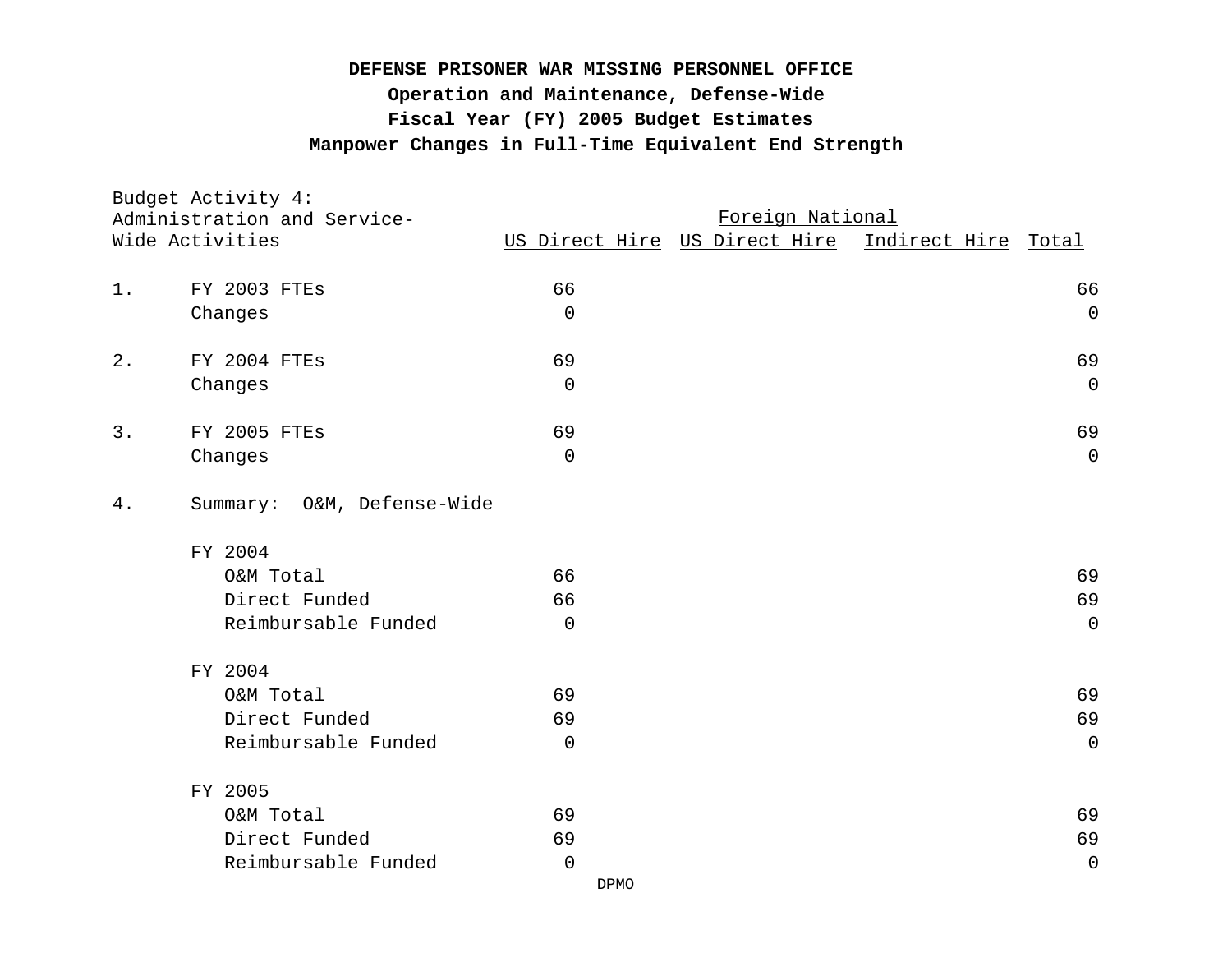## **DEFENSE PRISONER OF WAR MISSING PERSONNEL OFFICE Operation and Maintenance, Defense-Wide Fiscal Year (FY) 2005 President's Budget Estimate Summary of Price and Program Changes (Dollars in Thousands)**

|      | Budget Activity 4:               |               |                |                 |                 |                |                 |          |
|------|----------------------------------|---------------|----------------|-----------------|-----------------|----------------|-----------------|----------|
|      | Administration and Service-      |               |                | Change          |                 |                | Change          |          |
|      | Wide Activities                  |               |                | FY 2003/FY 2004 |                 |                | FY 2004/FY 2005 |          |
|      |                                  | FY 2003       | Price          | Program         | FY 2004         | Price          | Program         | FY 2005  |
|      |                                  | <u>Actual</u> | Growth         | <u>Growth</u>   | <u>Estimate</u> | Growth         | Growth          | Estimate |
| 101  | Exec, Gen & Spec Schedules 7,095 |               | 691            | $-402$          | 7,384           | 720            | $-610$          | 7,494    |
| 308  | Travel of Persons                | 1,809         | 24             | 114             | 1,947           | 27             | 2               | 1,976    |
| 673  | Payments to DFAS                 | 176           | 25             | 84              | 285             | 7              | 36              | 328      |
| 912  | SLUC (GSA Leases)                | 1,040         | 18             | $-99$           | 960             | 13             | 83              | 1,056    |
| 914  | Purchased Communications         | 108           |                | 9               | 118             | $\overline{2}$ | 10              | 130      |
| 915  | Rents                            | 5             | $\Omega$       | $\Omega$        | 5               | $\mathbf{0}$   | $\mathbf{1}$    | 6        |
| 920  | Supplies & Materials (Non-       | 274           | $\overline{4}$ | $\Omega$        | 278             | $\overline{4}$ | 6               | 288      |
| 921  | Printing and Reproduction        | 118           | 2              | $-20$           | 100             | $\mathbf{1}$   | 8               | 109      |
| 933  | Contract Studies & Analysi 4,152 |               | 54             | $-1,687$        | 2,519           | 35             | $-160$          | 2,394    |
| 989  | Other Contracts                  | 1,796         | 23             | 208             | 2,027           | 28             | 125             | 2,180    |
| 998  | Interest & Dividends             |               | $\overline{0}$ | 2               | 3               | $\overline{0}$ | $\Omega$        | 3        |
| 9999 | Total                            | ######        | 842            | $-1,790$        | 15,626          | 837            | $-499$          | 15,964   |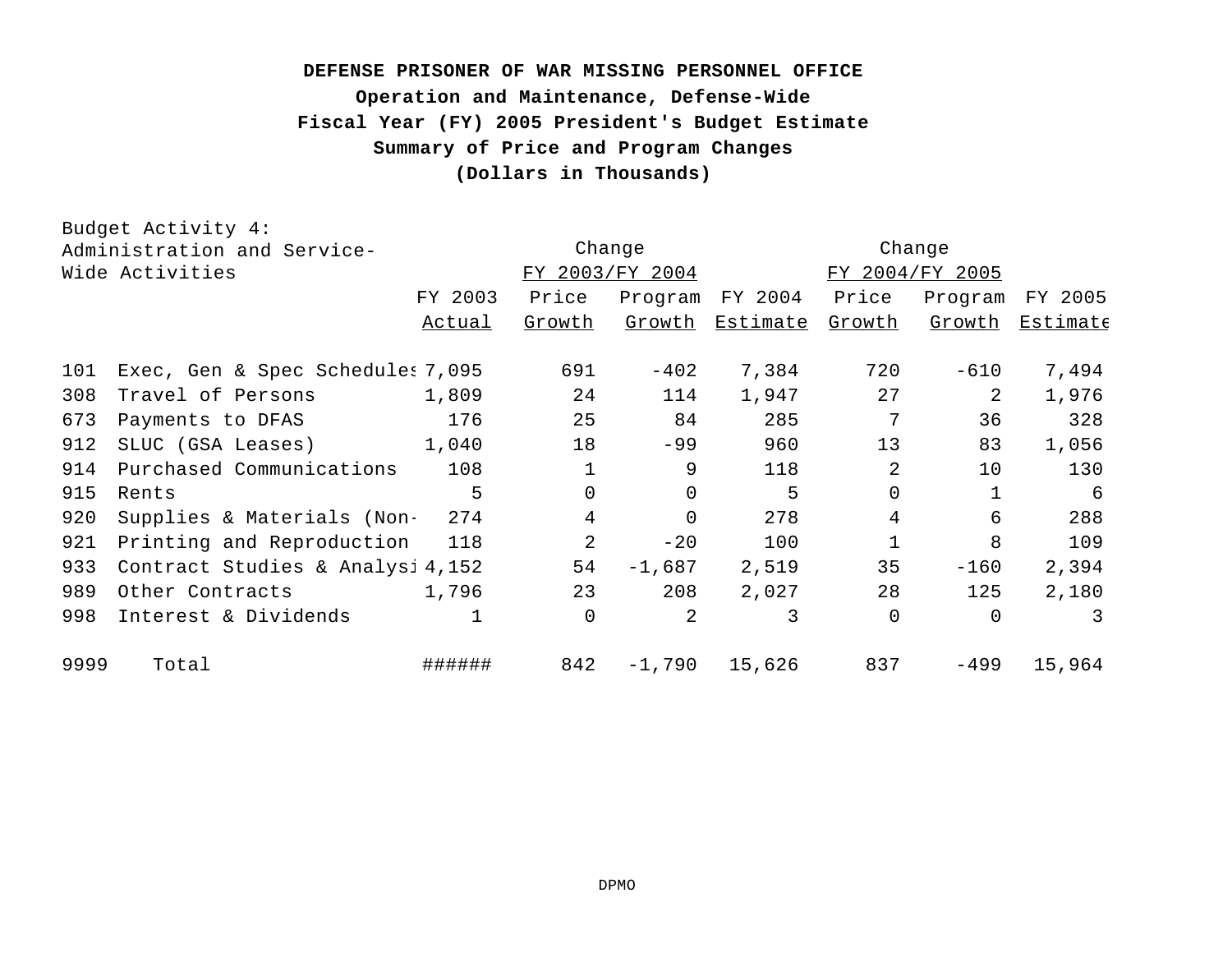#### **I. Description of Operation Financed:**

 In 1996, Title 10, United States Code, Section 1501 directed the Secretary of Defense to establish an Office of Missing Persons to provide planning, policy and oversight within the Department of Defense for all issues pertaining to personnel recovery and for personnel accounting from all conflicts; past, present and future. The Secretary delegated this authority to the Defense Prisoner of War/Missing Personnel Office (DPMO). DPMO reports to, advises, and assists the Under Secretary of Defense for Policy and the Assistant Secretary of Defense for International Security Affairs for all matters relating to the process for investigation and recovery related to missing persons. In addition, DPMO has policy and oversight responsibility within the Department of Defense for the issue of Enemy Prisoners of War.

 The Deputy Assistant Secretary of Defense for POW/Missing Personnel Affairs (DASD-POW/Missing Personnel Affairs) is the principal policy proponent on the Prisoner of War/Missing Personnel issue. He directs for the ASD/ISA, all policy, national security, and intelligence aspects of the subject of Service Members, civilians and selected foreign personnel who are unaccounted as a result of current and previous national conflicts. In an effort to build public credibility and trust, the DASD-POW/Missing Personnel Affairs maintains channels of communication on POW/MPA matters among the Department of Defense, Congress, POW/Missing Personnel families, veteran's organizations and the general public.

 In addition, the DASD for POW/Missing Personnel Affairs provides support to the Presidentially mandated US-Russia Joint Commission on POW/MIAs. The commission works to ascertain the facts regarding American servicemen for whom there has been no accounting and whose fate remains unknown and may be resolved as a result of information available in the Former Soviet Union. Additional work by the Commission has been expanded to include research initiatives in a number of East European countries.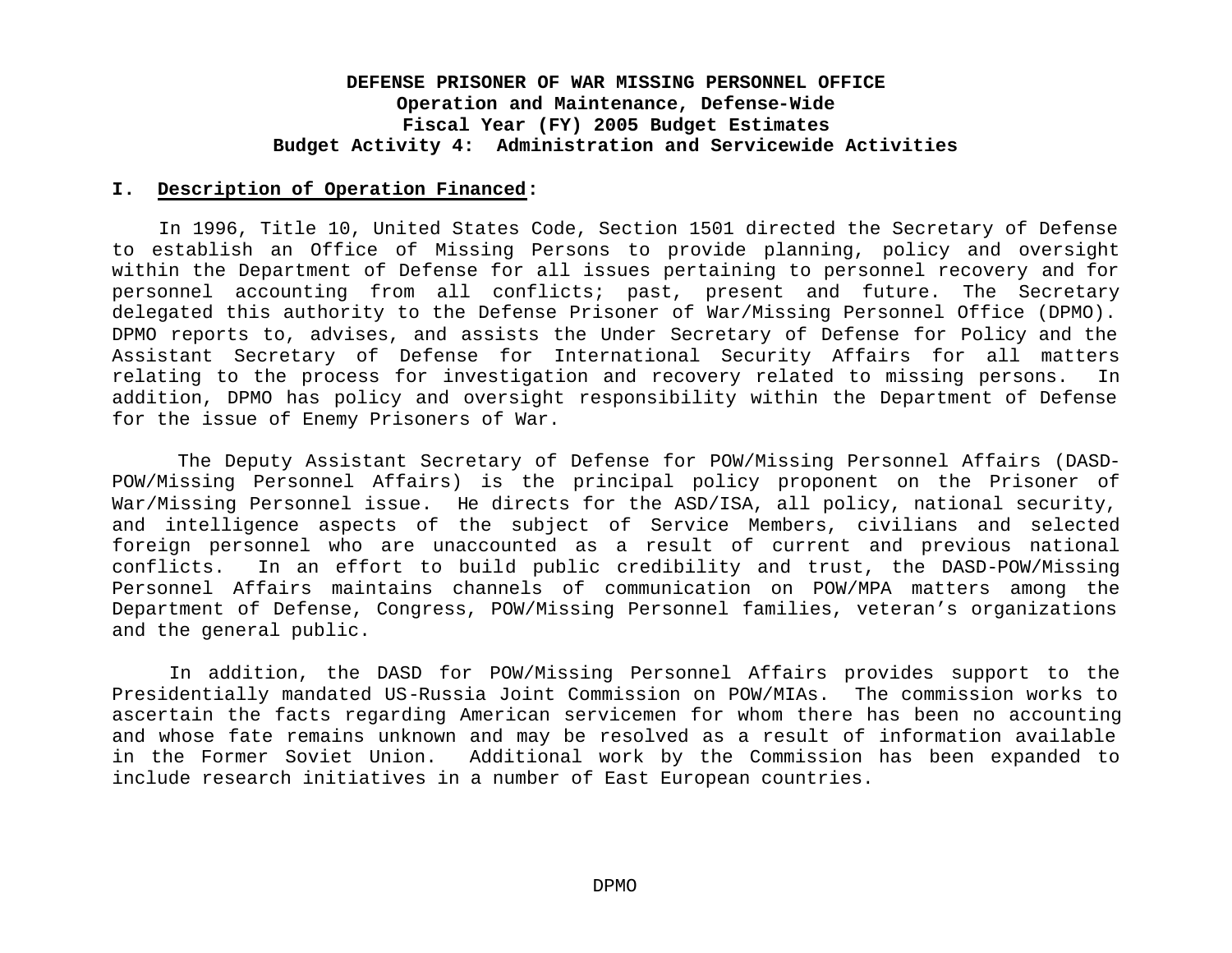#### **I. Description of Operation Financed:**

 DPMO is responsible for several key mission areas. These include: Policy, Control, and Oversight; Outreach; Personnel Recovery; Personnel Accounting and Information Gathering in Southeast Asia, Northeast Asia, and throughout the world to account for those missing from all conflicts including WWII and the Cold War.

#### **II. Force Structure Summary: (N/A)**

#### **III. Financial Summary (O&M: \$ in Thousands):**

| Α.            |             | Activity Group          |                                |                                  | FY 2004                                   |                 |               |
|---------------|-------------|-------------------------|--------------------------------|----------------------------------|-------------------------------------------|-----------------|---------------|
|               | <b>DPMO</b> |                         | FY 2003                        | <b>Budget</b>                    |                                           | Current         | FY 2005       |
|               |             |                         | Actual                         | Request                          | Appropriation                             | Estimate        | Estimate      |
|               |             |                         | 16,574                         | 15,800                           | 15,626                                    | 15,626          | 15,964        |
|               |             |                         |                                |                                  |                                           | <b>CHANGE</b>   | <b>CHANGE</b> |
| $B_{\bullet}$ |             | Reconciliation Summary: |                                |                                  |                                           | FY 2004/FY 2004 | FY2004/FY2005 |
|               | $1$ .       | Baseline Funding        |                                |                                  |                                           | 15,800          | 15,626        |
|               |             | a.                      |                                |                                  | Congressional Adjustments (Distributed)   | 0               | $\mathbf 0$   |
|               |             | b.                      |                                | Congressional Earmark Billpayers |                                           | $-10$           | $\mathbf 0$   |
|               |             | $\mathbf{c}$ .          |                                |                                  | Congressional Adjustments (Undistributed) | 0               | $\mathbf 0$   |
|               |             | d.                      | General Provisions             |                                  |                                           | $-164$          | 0             |
|               | 2.          |                         | Appropriated Amount (Subtotal) |                                  |                                           | 15,626          | 0             |
|               | з.          | Price Change            |                                |                                  |                                           | 0               | 837           |
|               | 4.          | Program Changes         |                                |                                  |                                           | 0               | -499          |
|               | 5.          | Current Estimate        |                                |                                  |                                           | 15,626          | 15,964        |
|               |             |                         |                                |                                  |                                           |                 |               |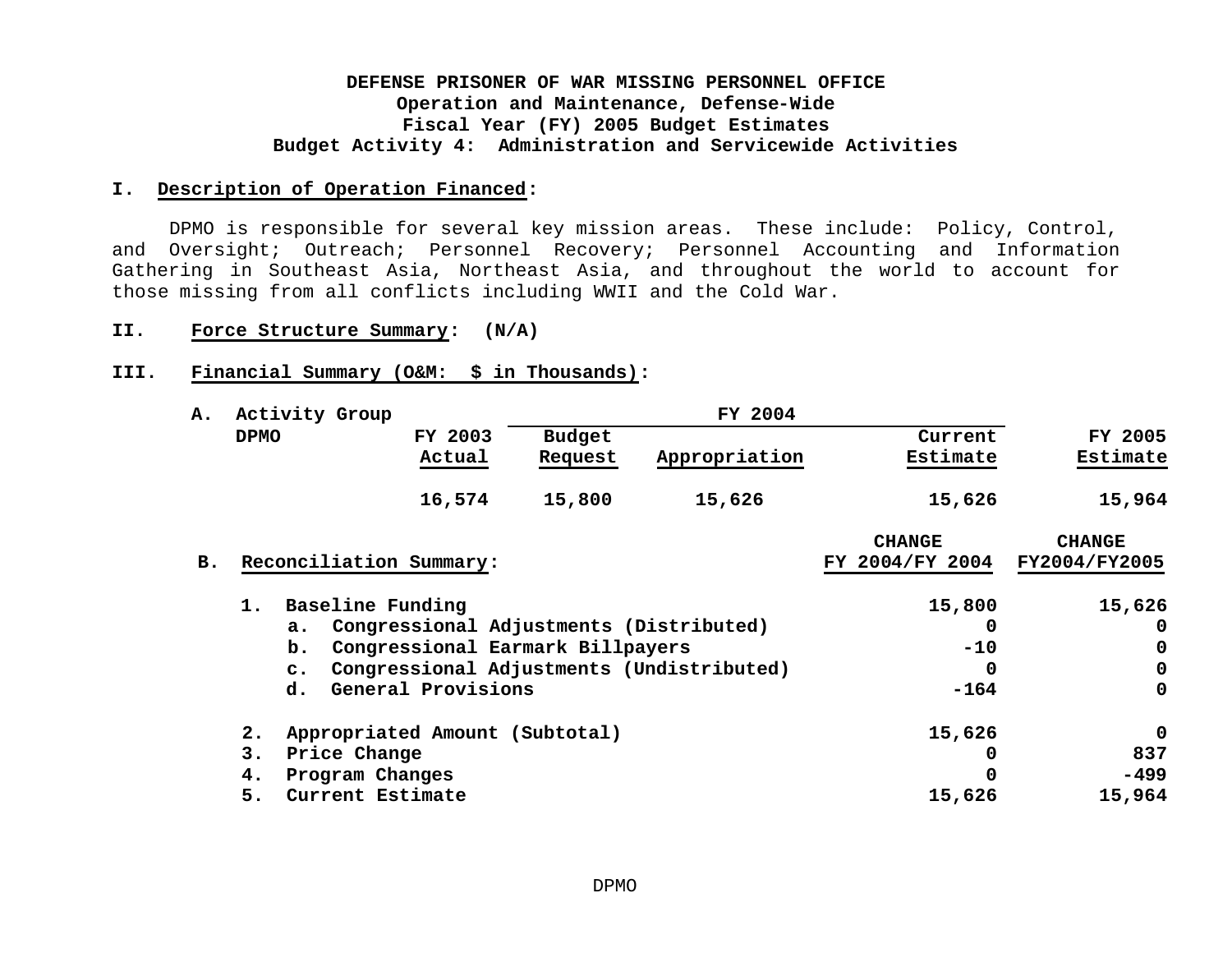#### **IV. Performance Criteria and Evaluation Summary:**

#### **C. Reconciliation: Increases and Decreases:**

|    | FY 2004 Amended President's Budget Request                                                                    | 15,626 |
|----|---------------------------------------------------------------------------------------------------------------|--------|
|    | 1. General Provisions                                                                                         |        |
|    | $-89$<br>Section 8094 Prorate Prof Spt Services<br>a.<br>Section 8126 Prorate Mgt Efficiencies<br>$-75$<br>b. | $-164$ |
| 2. | Congressional Earmarks                                                                                        |        |
|    | Section 8044 Prorate Indian Lands<br>$-10$                                                                    | $-10$  |
|    |                                                                                                               | 15,626 |
|    |                                                                                                               | 15,626 |
|    |                                                                                                               | 837    |
| 7. | Program Decrease                                                                                              |        |
|    | $-499$<br>a. Exec, Gen & Spec Schedules<br>Total Program Decrease                                             | $-499$ |
|    |                                                                                                               | 15,964 |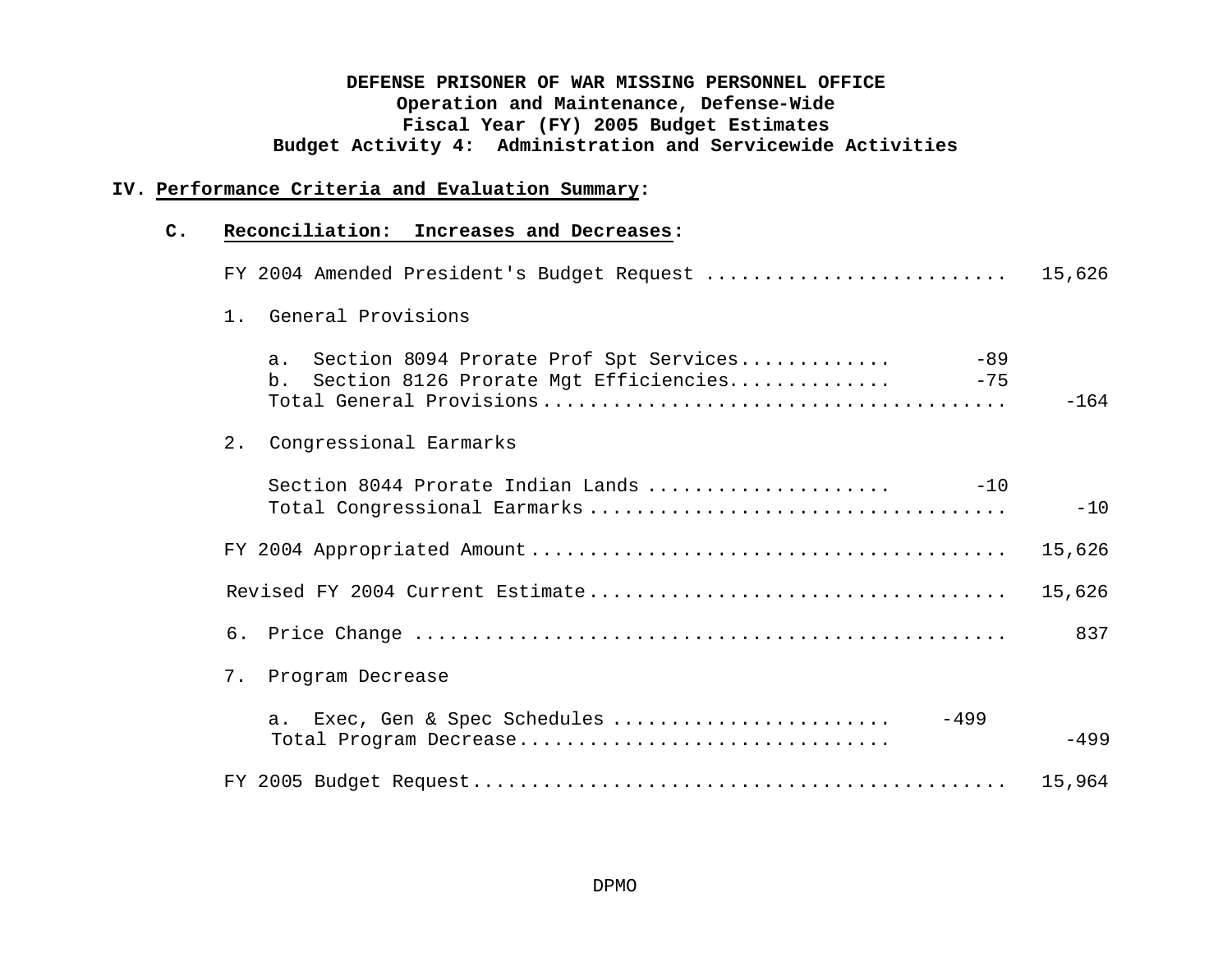#### **IV. Performance Criteria and Evaluation Summary:**

In 1996, Title 10, United States Code, Section 1501 directed the Secretary of Defense to establish an Office of Missing Persons. This legislation required the existing office (DPMO) to greatly expand the scope of its roles and responsibilities to include establishing comprehensive and uniform procedures for determining and updating the status of missing persons, their personnel files and contents and mandated case review dating September 2, 1945. Under these requirements, the mission has expanded to encompass policy oversight of the personnel recovery process as well as the traditional personnel accounting effort. DPMO's efforts to fulfill these requirements have yielded results in the following areas:

#### **Policy**

DPMO provides policy oversight and guidance over accounting for Americans from America's past wars including World War II, Korean Conflict, Vietnam War, Cold War and Gulf War. DPMO provides resource and policy advocacy for several organizations that are not directly within our command authority, but have significant roles in the personnel accounting and personnel recovery functions. This advocacy directly contributes to maintaining funding for key components of the accounting and recovery processes. Achievements include:

- successful oversight for the on-going effort to merge the functions of the Central Identification Laboratory – Hawaii (CILHI) and Joint Task Force—Full Accounting resulting in the activation of a new command, the Joint POW/MIA Accounting Command (JPAC), on October 1, 2003;
- gaining initial access to the Union of Burma in early 2003 resulting in the first joint recovery operations to recover Americans still missing as a result of World War II;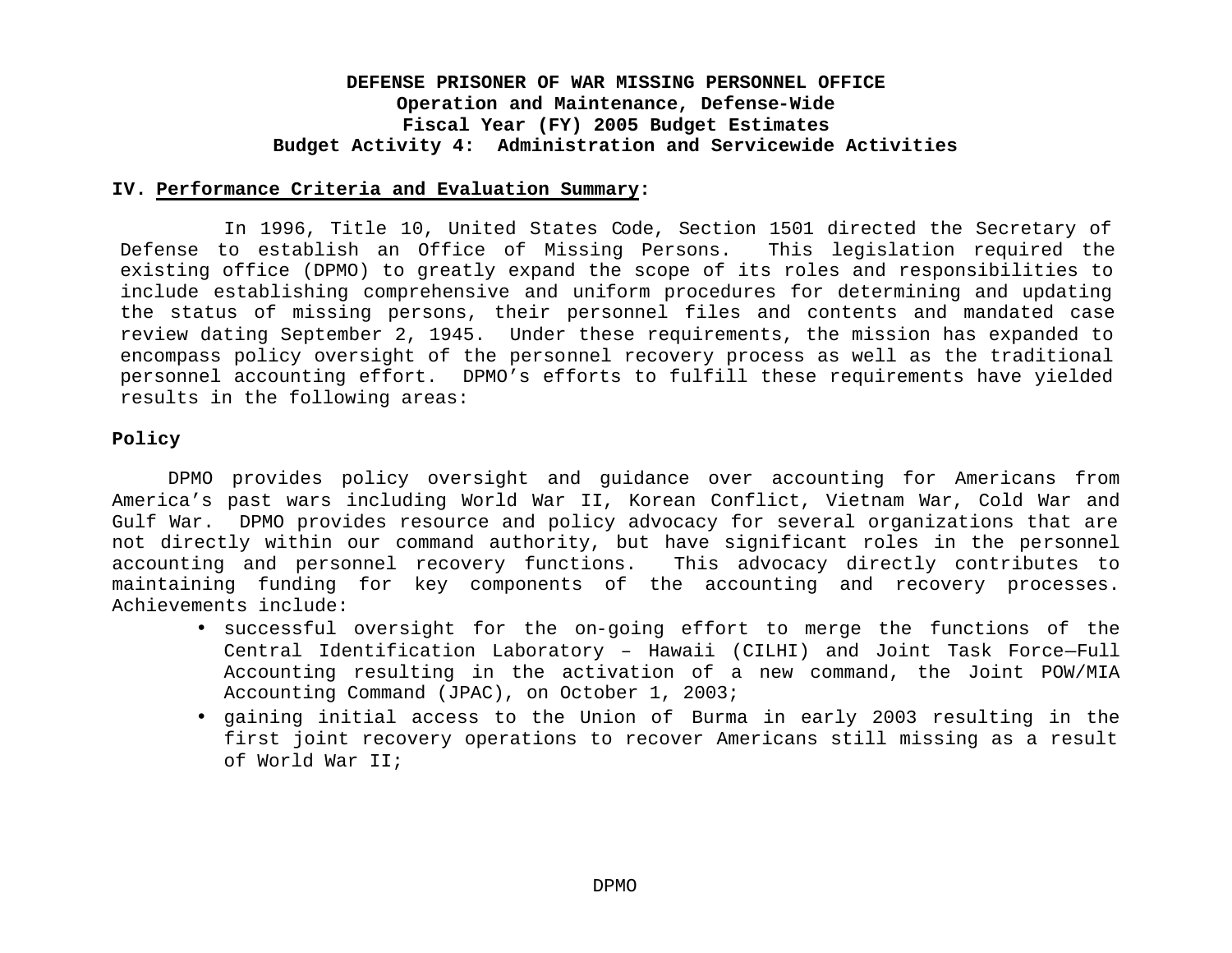#### **IV. Performance Criteria and Evaluation Summary:**

- hosting the first POW/MIA Consultations that includes the U.S., Cambodia, Laos, and Vietnam;
- developing and coordinating the first DoD Directive that details roles and responsibilities of the DoD Components for the personnel accounting function. This success ensures continuing operations for the fullest possible accounting of U.S. service members who died in service to our nation. It ensures U.S. forces are trained, equipped, and capable to respond during contingency operations.

#### **Outreach**

Families of our unaccounted for military service personnel continue to benefit from our "Family Update" program. DPMO conducts 10 meetings annually at cities across the U.S. offering families personal attention and direct access to a team of specialists who discuss current accounting activities and efforts.

This year more than 1,400 family members received information on government operations in Southeast Asia, North Korea, China, and multiple global areas where Americans were lost during World War II and the Cold War. Experts explain the government's use of cutting-edge technologies to identify remains, including mitochondrial DNA, archival research, and other important topics. The Family Update was revised in FY 2002 to better suit the family's interest. The revised Family Update Program incorporates "breakout' sessions to focus our briefs on conflict-specific areas. Families are given the opportunity to review details of their specific cases and discuss issues with subject matter experts. To build and extend our support for the Department's efforts, experts meet with veterans organizations and concerned citizens to present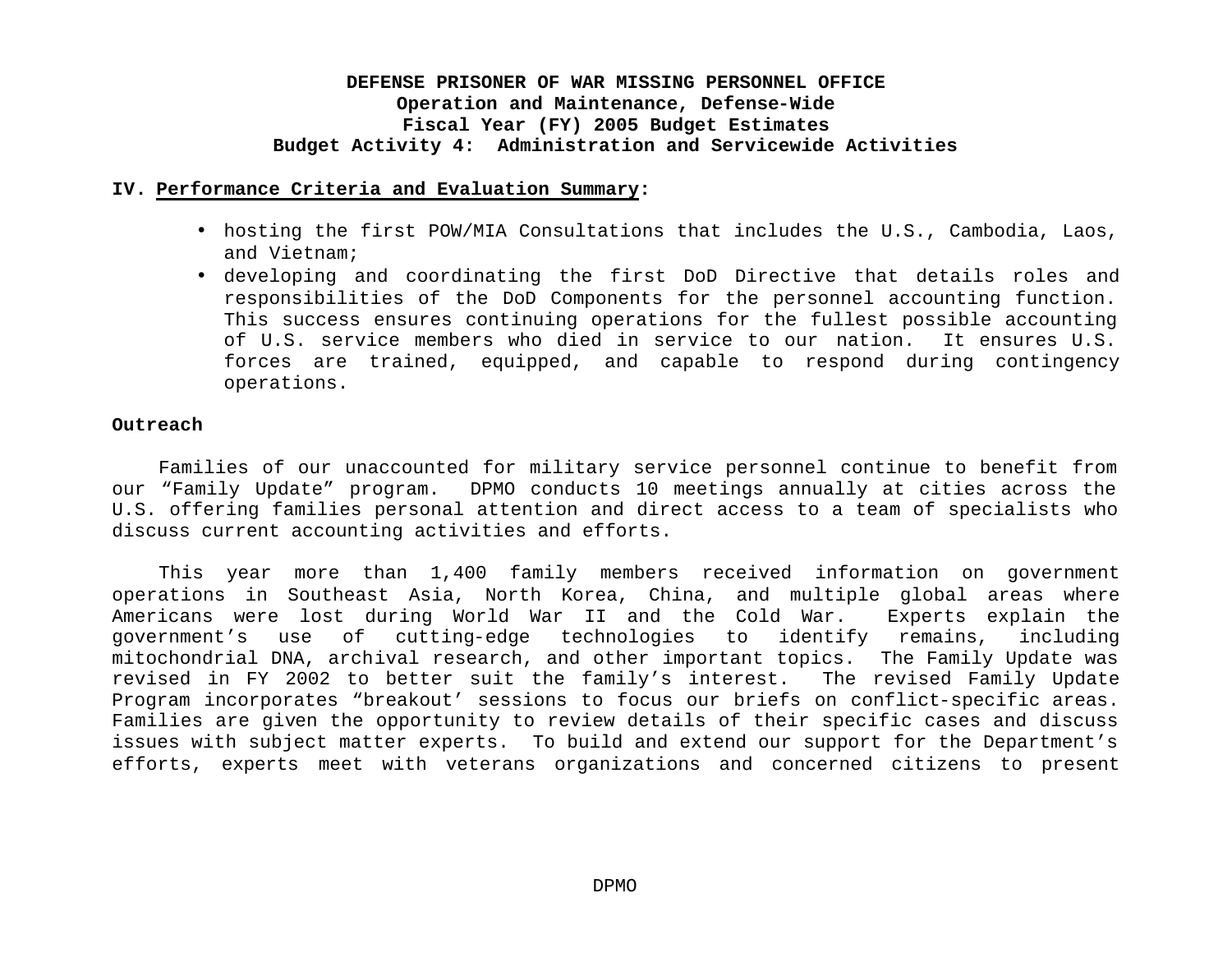#### **IV. Performance Criteria and Evaluation Summary:**

current information about the status of our efforts to obtain the fullest possible accounting.

DPMO's multi-pronged outreach program targets a variety of audiences throughout the world including national veterans' service organizations. Expanding our outreach effort to include news articles and personal invitation letters from the Director, DPMO was initiated to encourage attendance. DPMO continues to conduct special meetings and periodically distributes news releases and other items of interest to non-government family and veterans' organizations and legislative members. DPMO provides brochures and other informational material to attendees at the update sessions to increase understanding and support of the government's efforts to account for those still missing. DPMO prints and distributes National POW/MIA Recognition Day posters to veterans' services, family organizations and constituencies, including members of Congress each year to increase public awareness.

The DPMO Internet Web Site is updated with useful information for researchers and family members. Enhancements are continually made to the website making it usersensitive, user–friendly and in compliance with the mandated handicapped accessibility issues described in Section 508 of the Rehabilitation Act of 1973 (29 U.S.C. 794d). This act, as amended, requires that when federal departments develop, procure, maintain, or use Electronic and Information Technology (EIT), they shall ensure the EIT allows federal employees with disabilities to have access and use of information and data that is comparable to other employees. This also includes members of the public who have disabilities. These improvements include uniformity between database displays and currency of information displayed. Our Internet web site has been very positively received, scoring as many as 386,000 "hits" in one week from interested readers. Interest remains high on progress in Vietnam War and Korean War accounting efforts. New legislation was passed in FY 2002 expanding the Coincidental Travel Assistance (Coin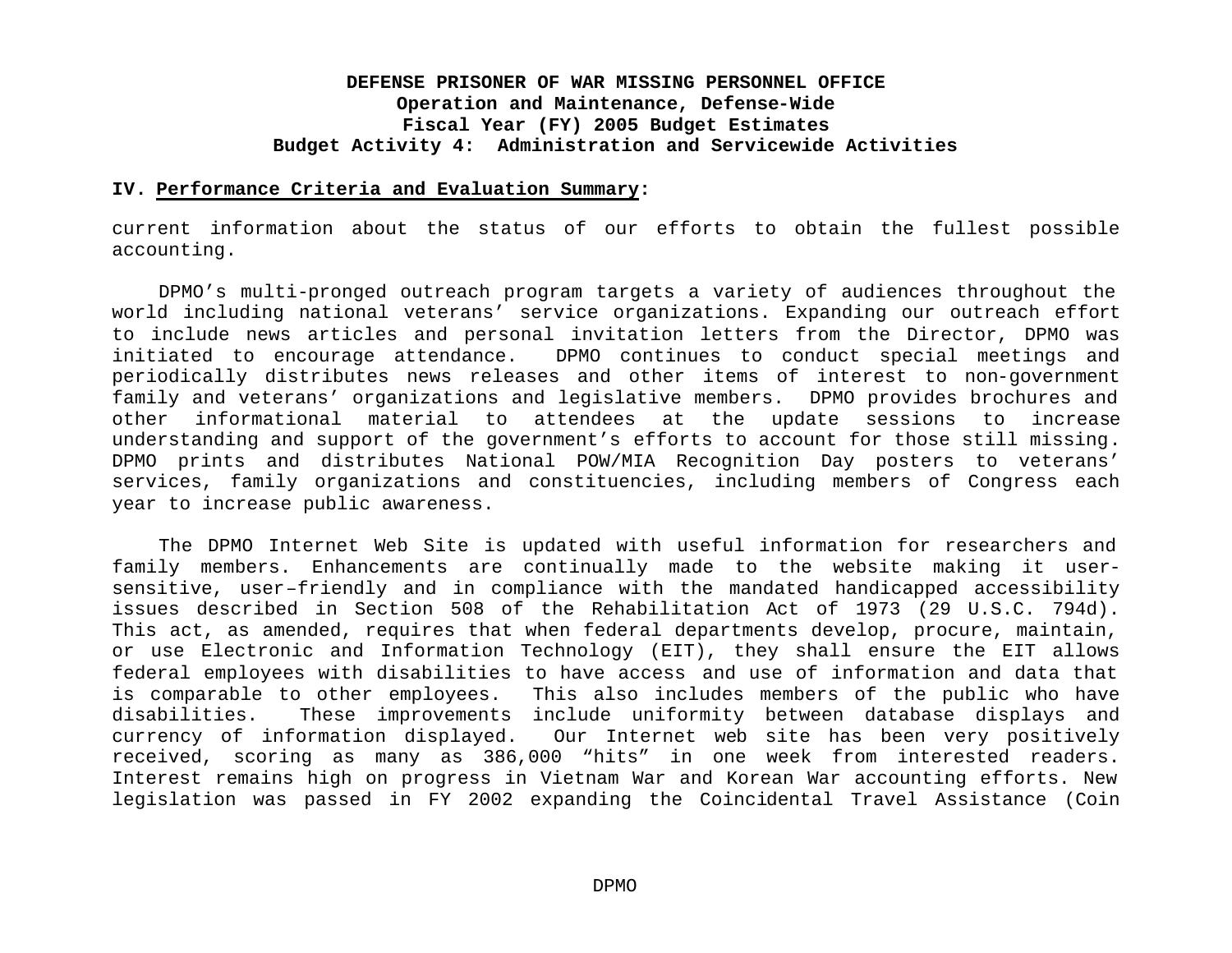#### **IV. Performance Criteria and Evaluation Summary:**

Assist) Program to include Korea, Cold, Vietnam, and the Persian Gulf wars. Coin Assist provides transportation for family members to attend annual government briefings on POW/MIA Affairs. This initiative contributed significantly to the number of family members who attend the annual Korean/Cold War government briefing. In FY 2003, 474 family members attended the 2003 Korean/Cold War annual government briefing. Family members expressed great appreciation for the government's efforts to account for those still missing.

#### **Personnel Recovery**

Congress added \$1.5 million dollars in FY 2003 for DPMO to complete a Personnel Recovery Needs Assessment that addresses the scope and requirements for personnel recovery from a national personnel recovery architecture perspective. The study is scheduled for completion in April 2004. After completion, a DoD-coordinated draft National Security Presidential Directive for personnel recovery that will, for the first time, direct personnel recovery at the national and interagency level will be published. This will significantly improve the United States' interagency coordination and cooperation during personnel recovery events. The final part of the study includes a comprehensive implementation plan. Development of this plan is schedule to begin in FY 2004. DPMO promulgated a new instruction this year, DoD Instruction 1300.23, "Isolated Personnel Training for Defense Civilian and Contractor Employees." The focus of this instruction is to identify and train for isolation, at-risk DoD civilians and contractors and help them survive captivity with honor. The governing directive is DoD Directive 1300.7, "Training and Education to Support the Code of Conduct.

Additionally, DPMO continues to play an important role in advocating for adequate funding of important personnel recovery-related equipment development such as the Combat Survivor Evader Locator (CSEL) System and for continued training of high-risk-of-capture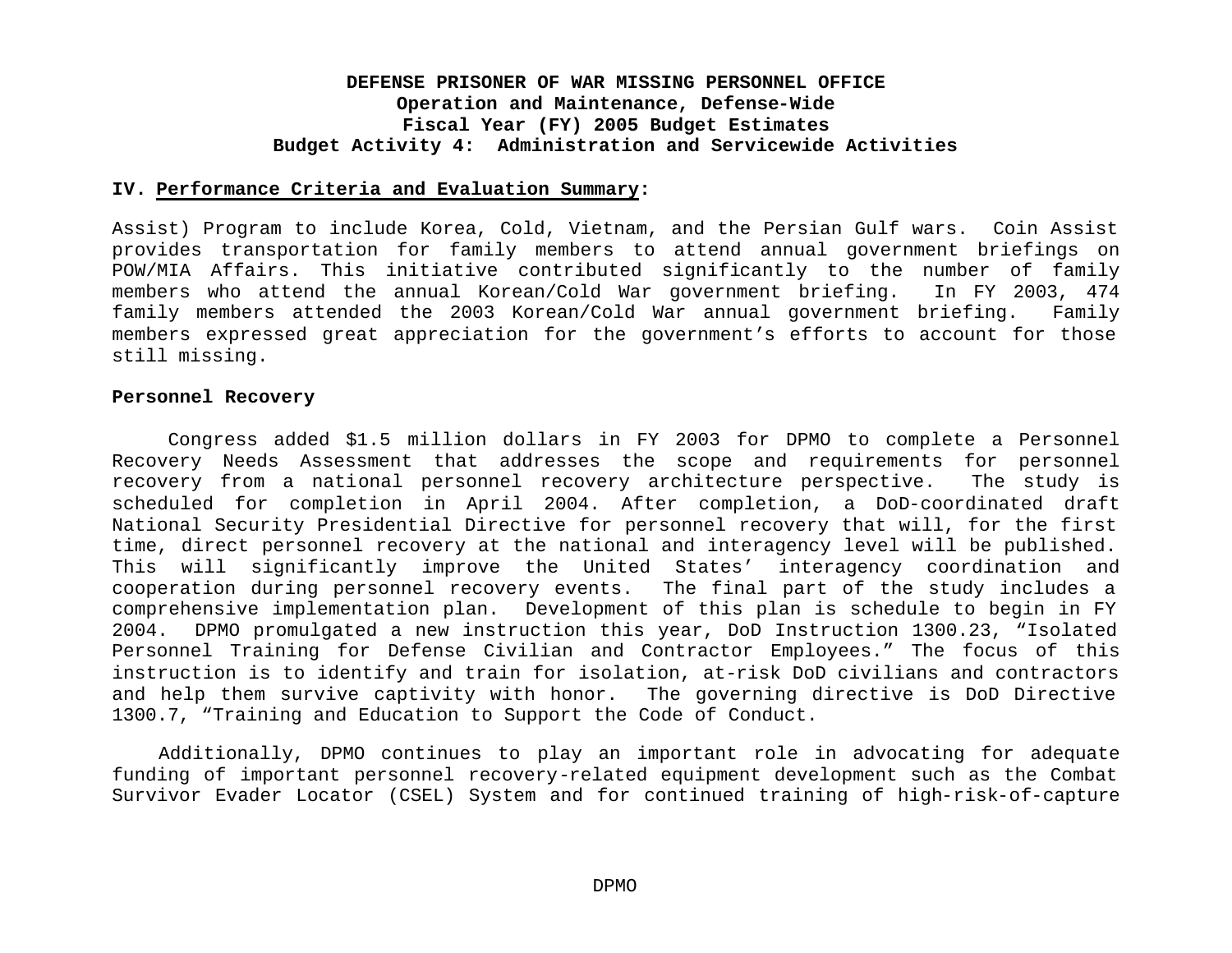#### **IV. Performance Criteria and Evaluation Summary:**

individuals in SERE techniques. DPMO participates in the development of critical Code of Conduct training initiatives in the Army, Navy, and Air Force to provide training in hostage and peacetime governmental captivity. DPMO is also a strong advocate for Navy and Air Force peacetime Code of Conduct training courses that will address protection of U.S. personnel especially given the asymmetric nature of the enemy and the war on terror. As the DoD policy proponent for personnel recovery, DPMO supported the development of the only existing personnel recovery Advanced Concept Technology Demonstration (ACTD) – the Personnel Recovery Survivability and Extraction Aided by Smart Sensors (PRESS) ACTD by providing \$1 million dollars to the effort in FY 2003. DPMO's total contribution of \$2.4 million dollars to this important program has been critical to its success. The PRESS ACTD will provide capabilities like protecting U.S. helicopters from the unseen shooter, unique blue force tracking capabilities with the Global PR System (GPRS) program, and other solutions to personnel recovery challenges.

DPMO fulfilled its charter as prescribed in the Missing Persons Act ("coordinate with other Departments and agencies of the United States Government on all matters concerning missing personnel and personnel recovery") by facilitating and hosting two Personnel Advisory Group meetings for 25 senior executives from OSD, the Military Services and the combatant commands. Senior level officials addressed key issues for personnel recovery to include the Secretary of Defense memorandum on transformation of Personnel Recovery, the core Captivity Curriculum concept for Code of Conduct training, and Operations IRAQI and ENDURING FREEDOM personnel recovery lessons learned. DPMO is currently planning its sixth annual DoD Personnel Recovery Conference in September 2004. DPMO did a comprehensive review of action and emphasis items from the previous five personnel recovery conferences. Action items have been updated and are currently being staff through the Military Services and combatant commander's for action prior to the initial planning meeting in the  $2^{nd}$  quarter of FY 2004. The conference's purpose is to heighten awareness of personnel recovery at the highest levels of the U.S. government; facilitate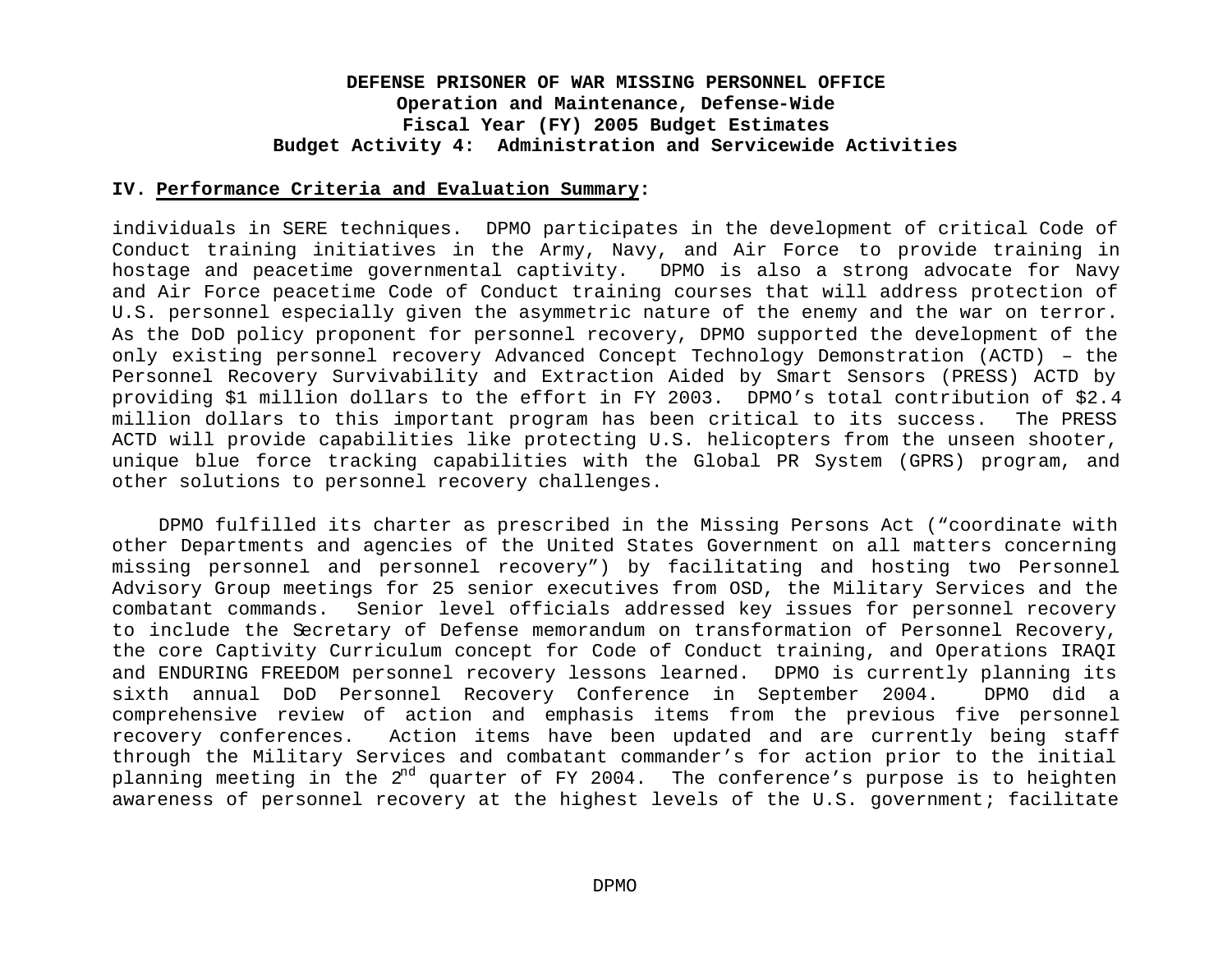#### **IV. Performance Criteria and Evaluation Summary:**

the exchange of ideas within the recovery community; identify and resolve policy-level issues pertaining to personnel recovery within DoD; and chart a course for the future of personnel recovery.

The USD (Policy) directed DPMO to establish a Personnel Recovery Response Cell (PRRC) (DoD Directive 2310.2) for activation during personnel recovery incidents and exercise the cell to ensure the procedures and coordination channels are current and functional. This PRRC was activated twice to address isolated personnel issues and make policy recommendations to USD (Policy) on the Missing Persons Act. DPMO has also made several policy recommendations to ASD (ISA) and USD (Policy) on personnel recovery related matters such as repatriation and debriefing. DPMO participates in several conferences and working groups. CENTCOM and EUCOM hosted four joint Operation IRAQI FREEDOM conferences to develop personnel recovery lessons learned from the war. DPMO participated in Phase III of this process to provide policy expertise to the process. DPMO also co-chairs the Transitional Architecture (for interoperability of CSEL and the PRC-112 radio family) Working Group and is a member of the Personnel Recovery Modernization Working Group and the Personnel Recovery Technology Interoperability Forum.

#### **Southeast Asia**

DPMO's efforts focused on increasing the level of cooperation between the US and Vietnam, Laos and Cambodia and among the Indochina countries themselves. Analytic assessments also increased the effectiveness of joint and unilateral investigations and research that aided accounting for missing Americans. The DASD convened a multilateral meeting of the four countries aimed at facilitating cross-border information that would account for Americans lost along the Hochiminh Trail areas of the three countries. Analysts provided expert support for the annual DASD bilateral discussions conducted. In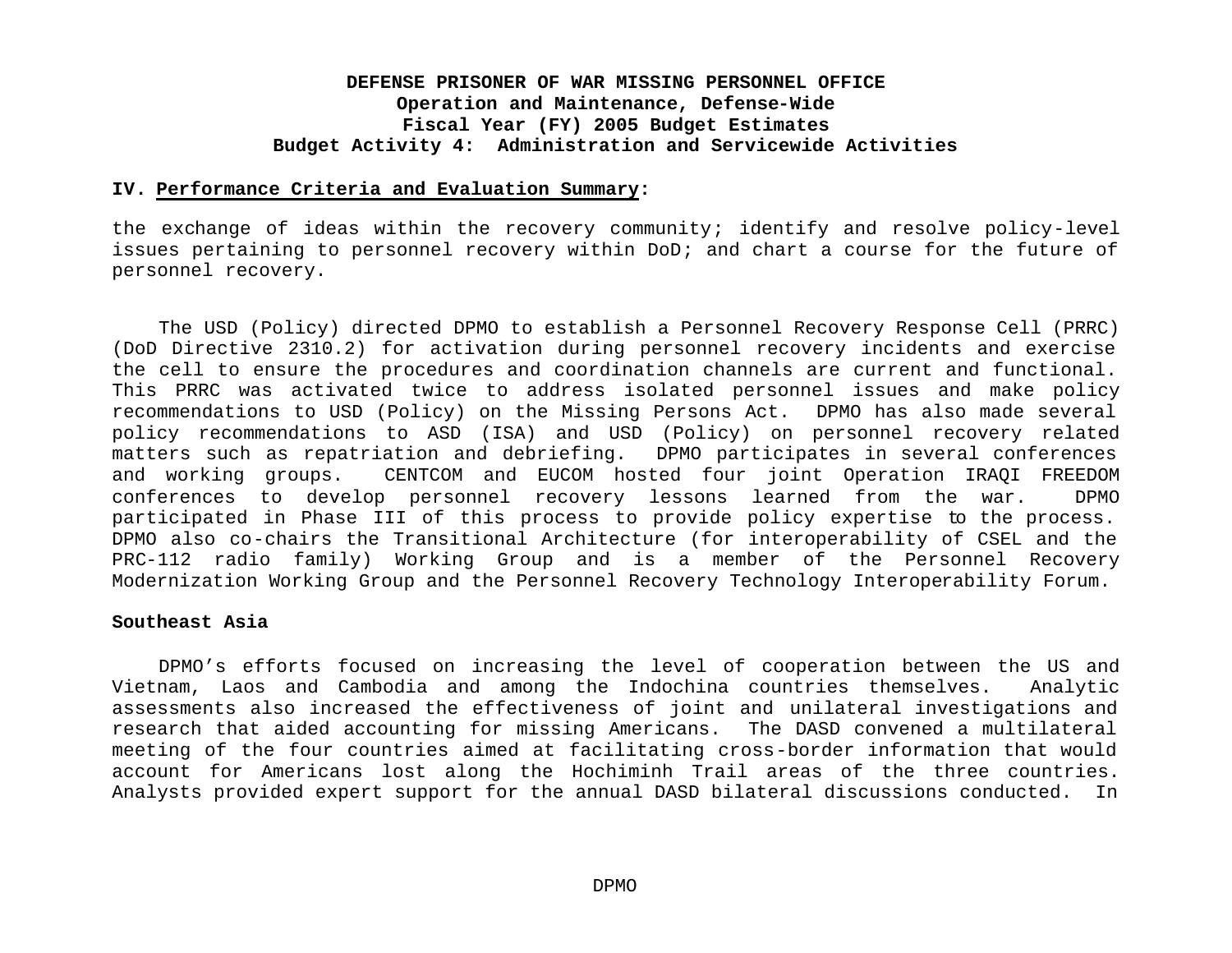#### **IV. Performance Criteria and Evaluation Summary:**

each country the DASD focused on expanding the breadth, pace and flexibility of investigations and recovery operations. Nation-specific efforts included establishing an on the ground, all year intelligence effort in Cambodia, resulting in a threefold increase in investigative operations this year. In Vietnam the DASD continued and regularized his high level discussion with the Deputy Prime Minister, confirming a new initiative of introducing expert researchers into archives. He emphasized witness interviews with the continuing Wartime Leader Program. In Laos another archival initiative was begun, and several Wartime Leaders were interviewed. Analysts brought joint focus to operational issues, the Last Known Alive cases, oral history interviews, the successful use of trilateral witnesses, and the unilateral case preparations by discussion at technical talks. The analysts also moved 569 case investigations forward by defining new next steps in two DoD-wide multi agency discussions. At the same time the DASD oversaw a merger of the two separate organizations responsible for accounting operations, resulting in a new, more effective Joint POW/MIA Accounting Command under USPACOM.

#### **Northeast Asia**

The commemoration of the  $50<sup>th</sup>$  anniversary of the Korean War began in June 2000 and continues through November 11, 2003. DPMO maintained access to the isolated nation of North Korea and broadened the overall accounting effort. As a 50-year Korean War commemorative sponsor, DPMO continues to develop its comprehensive Oral History Program contacts with Korean War Veterans. More than 1,500 former POWs and other combat veterans have provided invaluable leads on tracking the losses of our 8,100+ unaccounted for servicemen. DPMO continued to refine the Personnel Missing in Korea (PMKOR) list, another public document posted on the DPMO website. This list, configured to allow the public to download it from the DPMO website by state or service, generated considerable public interest and more than 16,000 Internet "hits". DPMO research, in coordination with the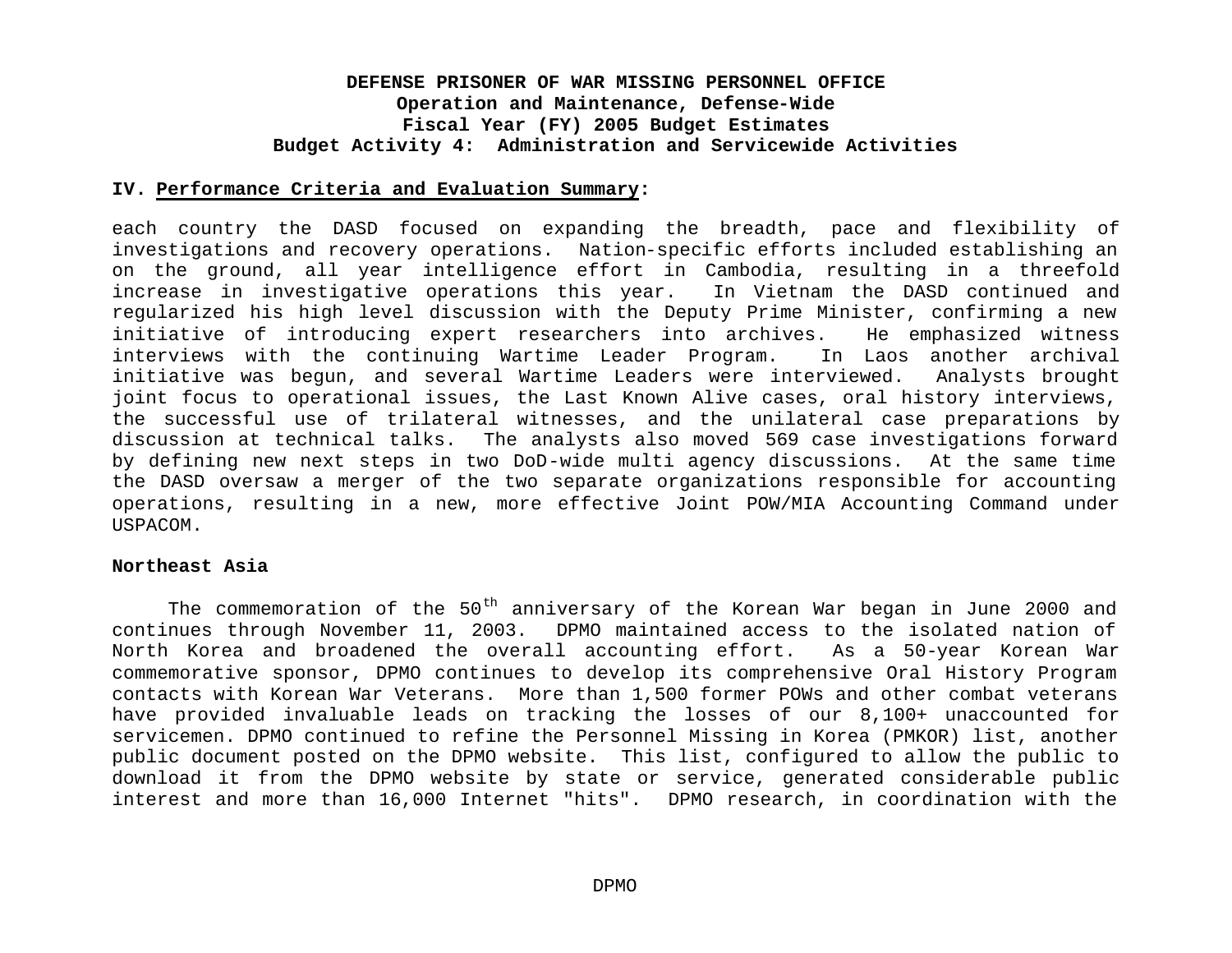#### **IV. Performance Criteria and Evaluation Summary:**

services, continued to enhance and improve the list, which resulted in higher quality information for the public.

The remains recovery effort in both North and South Korea continued strong in 2003. As a result of successful negotiations with North Koreans, two recovery operations were conducted, overlapping both FY 2003 and early FY 2004, resulting in 15 remains recoveries. The summer 2003 negotiations with the North Koreans were also successful in spite of international tensions on the peninsula, and resulted in access for a third straight year to the west side of the famous Chosin Reservoir. The regions under investigation encompassed over 1,300 losses in two major battle areas.

DPMO enjoyed continued cooperation from the PRC despite travel restrictions from the SARS epidemic. In two delegations to China, DPMO made arrangements with the Chinese to conduct a first-ever survey of Korea War crash site on the China/North Korea border and recover a 1952 crash site in Jilin Province. In other Korea War accounting efforts, the U.S. Army's Central Identification Laboratory, Hawaii (CILHI) identified the first Korea War unknown serviceman using DPMO and CILHI research and identification technology aids not available in the 1950s. One other such identification is nearing completion.

#### **World War II**

In accordance with Section 1506, Title 10, United States Code, The Defense POW/Missing Personnel Office, in conjunction with the Joint Personnel Accounting Command (JPAC), prepared a comprehensive report to Congress that details progress made on World War II recoveries around the world. The USG has maintained a recovery program for WWII losses since the end of that war (on average, five WWII excavation activities are conducted annually). With the increasing public and Congressional interests in WWII history, and the accounting for personnel missing during that period, DPMO is gearing up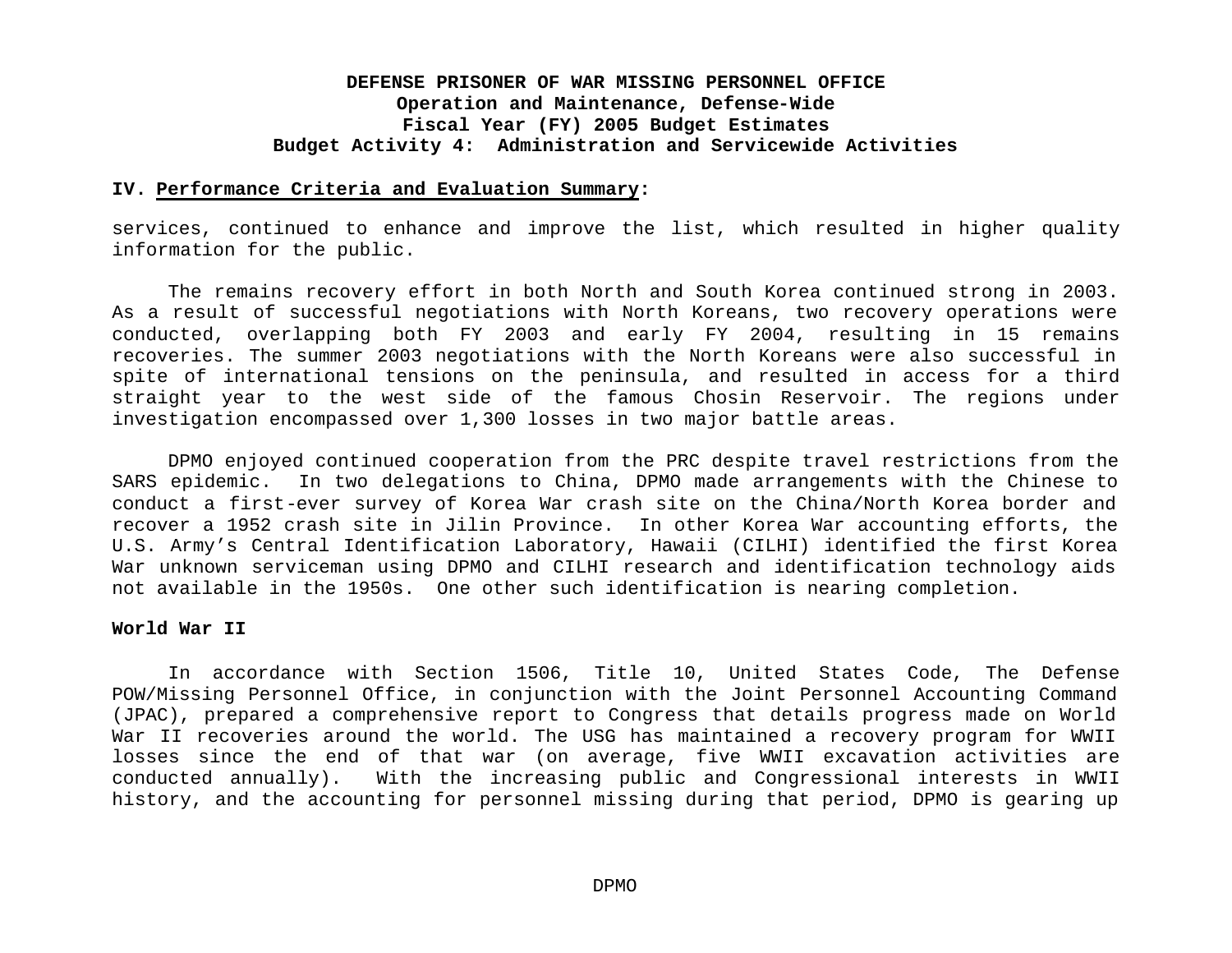#### **IV. Performance Criteria and Evaluation Summary:**

to prepare a comprehensive WWII Missing Personnel Database in anticipation of growing demand for information. This long term undertaking, which involved other agencies dealing with personnel accounting issues, requires resource support for the foreseeable future. DPMO has also made extensive contributions to acquiring sufficient funding and manpower for the operational commands to maintain a robust rate of investigations and recoveries for FY 2004 and the outyears.

#### **Cold War**

DPMO provides support to the presidentially mandated U.S.-Russia Joint Commission on POW/MIAs and is focused on working in Russia, the other countries of the former Soviet Union, and Central Europe. DPMO maintains an office in the American Embassy in Moscow, the staff of which has expanded this year to two U.S. civilians and three Russian researchers with periodic augmentation by Washington-based analysts. In FY 2003, analysts spent more than 1,700 days on TDY conducting archival research, witness interviews, and site surveys in 22 countries. DPMO has unique, unfettered access to the unclassified Korean War holdings of the Russian Central Military Archives in Podolsk, Russia. The Korean War analysts work in these archives eight days of every month and have retrieved 32,000 pages of Soviet military documents directly related to the loss of American servicemen during the Korean War. These documents provided fate-clarifying information on missing-in-action American servicemen, and this research enabled DPMO to notify 263 next-of-kin family members about the fates of their loved ones. DPMO's effort has managed to elicit from Russian commissioners expanded access in other Russian archives. This initiative has led to first-ever information excerpted from stillclassified Vietnam War holdings of the Russian archives, and thousands of pages of Korean War materials have recently been declassified and made available for DPMO's review. DPMO's WWII and GULag analysts conduct detailed research in the Russian State Military Archives and the State Archives of the Russian Federation. Additionally, DPMO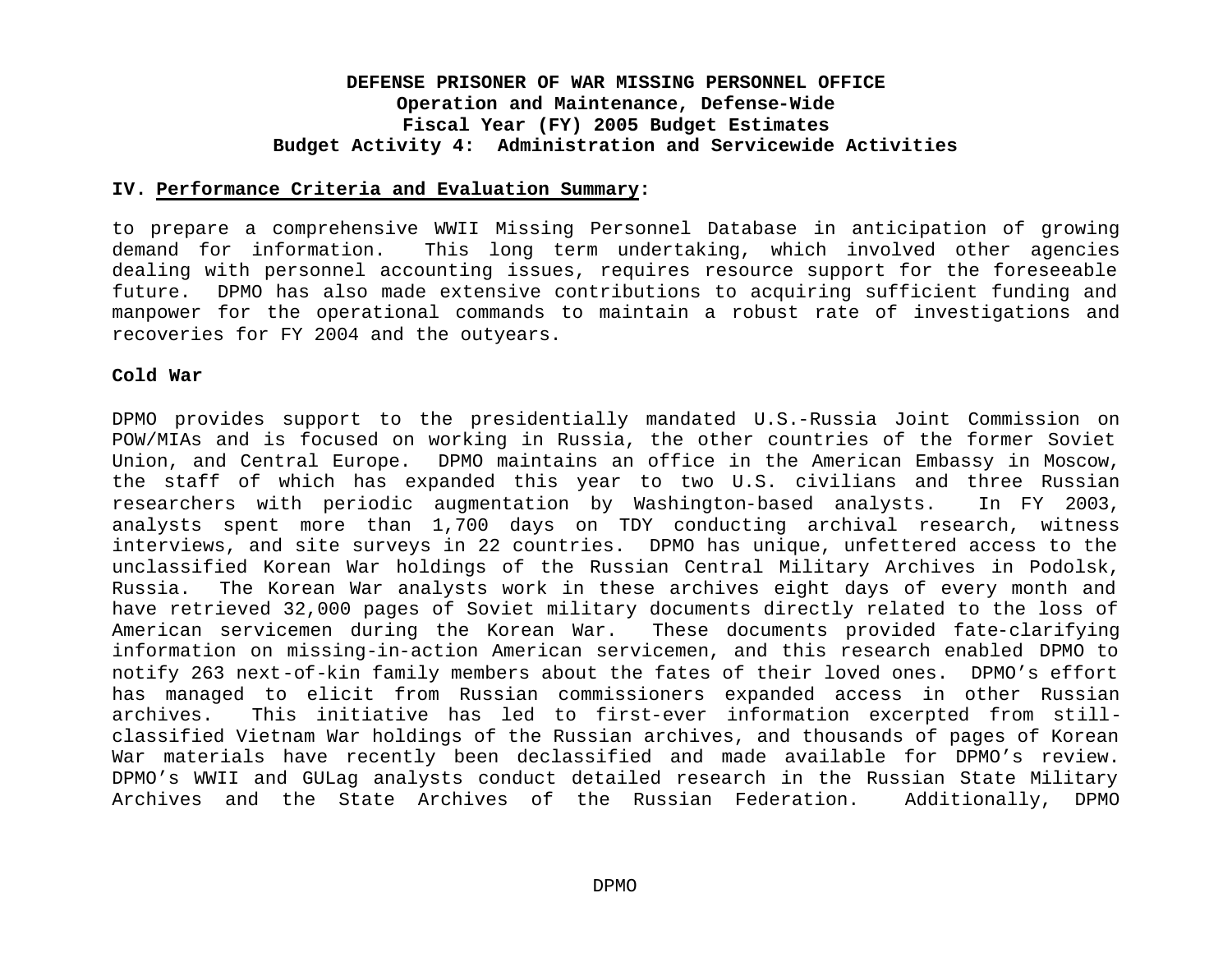#### **IV. Performance Criteria and Evaluation Summary:**

established a contract in 2003 with the Russian Military Medical Museum in St. Petersburg to review its holdings for information about unaccounted for servicemen from World War II who where last known to be under treatment by Soviet military medical personnel.

In a continuing effort to make family members aware of the initiatives their government is pursuing to account for their loved ones, DPMO brought two former Soviet military officers to meet with family members at the Korean/Cold War Family Update in FY 2003. These officers are an integral part of DPMO's effort in the former Soviet Union to gain access to individuals and information which may not be readily available to American researchers. Throughout the former Soviet Union and Central Europe, DPMO is expanding its contract with foreign researchers who have access to materials pertinent to the personnel accounting mission.

In FY 2003, DPMO arranged for a congressional delegation to visit Russia, Hungary, and the Czech Republic on the behalf of the Joint Commission. This visit reinforced to the governments of these countries the high interest of the U.S. Government in the issue of personnel accounting. It also gained specific assurances of cooperation from these three governments. In part as a result of this visit, the Russian Government is considering a proposal to declassify Vietnam War-era holdings. The DASD made a trip to Russia in FY 2003 to further this and other commission initiatives. Expert support provided by DPMO analysts prepared him to vigorously present U.S. Government concerns and directly resulted in DPMO's ability to improve its access to the archive at Podolsk. This will provide even more data for family members more quickly. DPMO has also expanded families' access to source documents and analysis by expanding its contract with the Library of Congress, where the agency's web-based information is hosted.

In Russia and Eastern Europe, DPMO has greatly expanded efforts to locate the remote burial sites of WWII airmen. DPMO continues to investigate crash and possible burial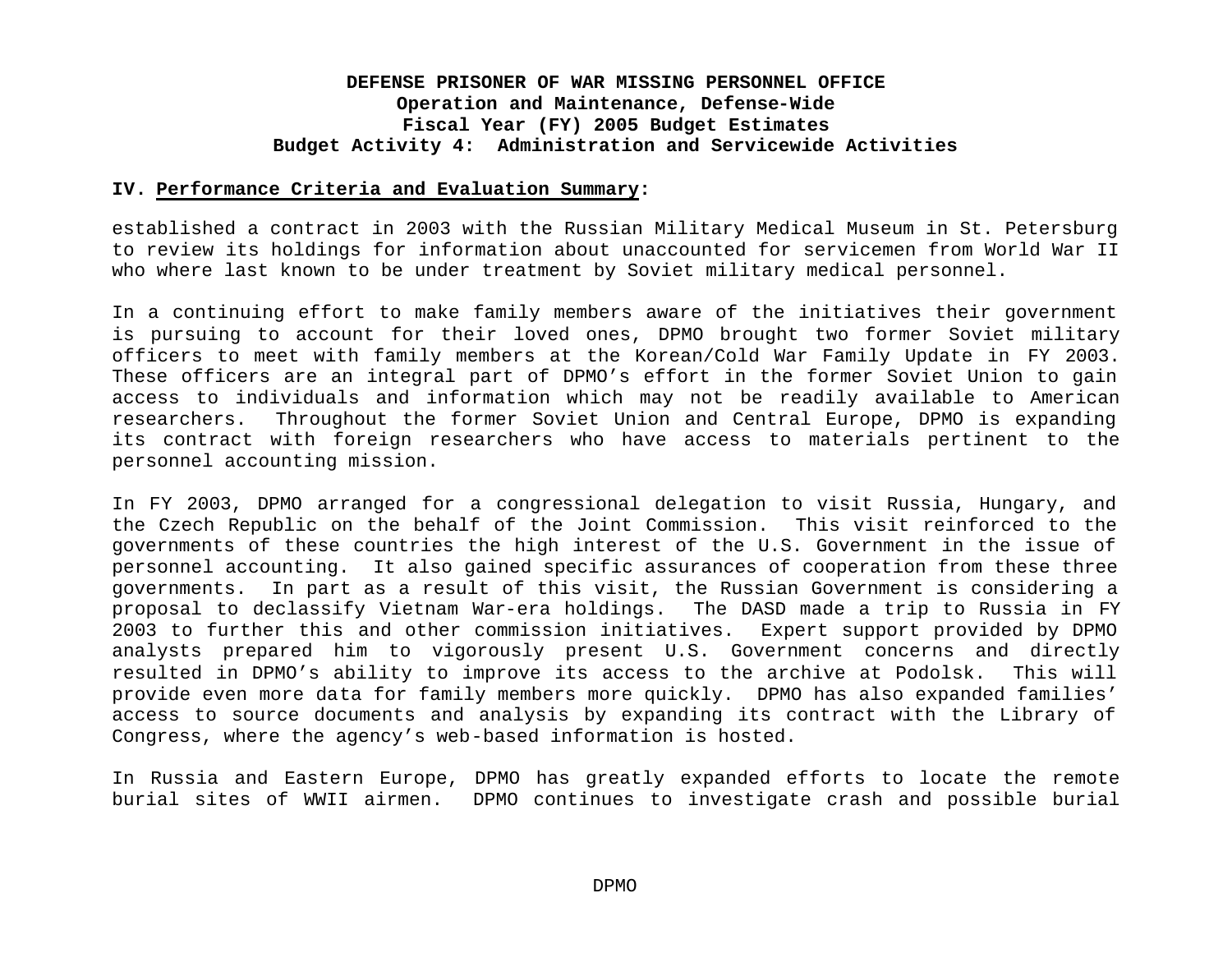#### **IV. Performance Criteria and Evaluation Summary:**

sites throughout Central Europe and the former Soviet Union. In the past year, DPMO visited 10 sites in Hungary and conducted similar field investigations in Lithuania, the Czech Republic, Russia, and Slovenia. These surveys provided a unique opportunity to talk to eyewitnesses and gather additional details surrounding the loss of U.S. aircrew who remain missing. As a result of DPMO's work, the remains of seven WWII crewmen who had crashed in the Russian Far East were identified in FY 2003 and returned to their families for burial in Arlington Cemetery on November 20, 2003. Additionally in FY 2003, based directly on DPMO's research, CILHI sent an Investigative Element to conduct two site surveys in Hungary and an additional two in the Russian Far East. Both sites in Hungary were recommended for excavation in the near future, offering the distinct prospect of further recoveries of missing American servicemen.

#### **Operations Desert Storm and Iraqi Freedom**

DPMO continues to provide policy support to the U.S. Delegation at each bi-yearly meeting of the Tripartite Commission (TPC) with emphasis on the continuing search for information on the fate of CAPT Michael Scott Speicher USN who is the only remaining, unaccounted for, missing American from the 1991 Operation Desert Storm. A senior level individual and a policy advisor from DPMO attend each TPC meeting which has been held in Geneva and, last summer, in Baghdad. DPMO also coordinates with DIA on the ongoing efforts to account for CAPT Speicher.

#### **External and International Events**

DPMO advises other parts of the USG on issues affecting the issue of personnel recovery, determining the fate of the missing, and communicating with families of the missing. DPMO's Policy Directorate keeps track of activities related to the issue of the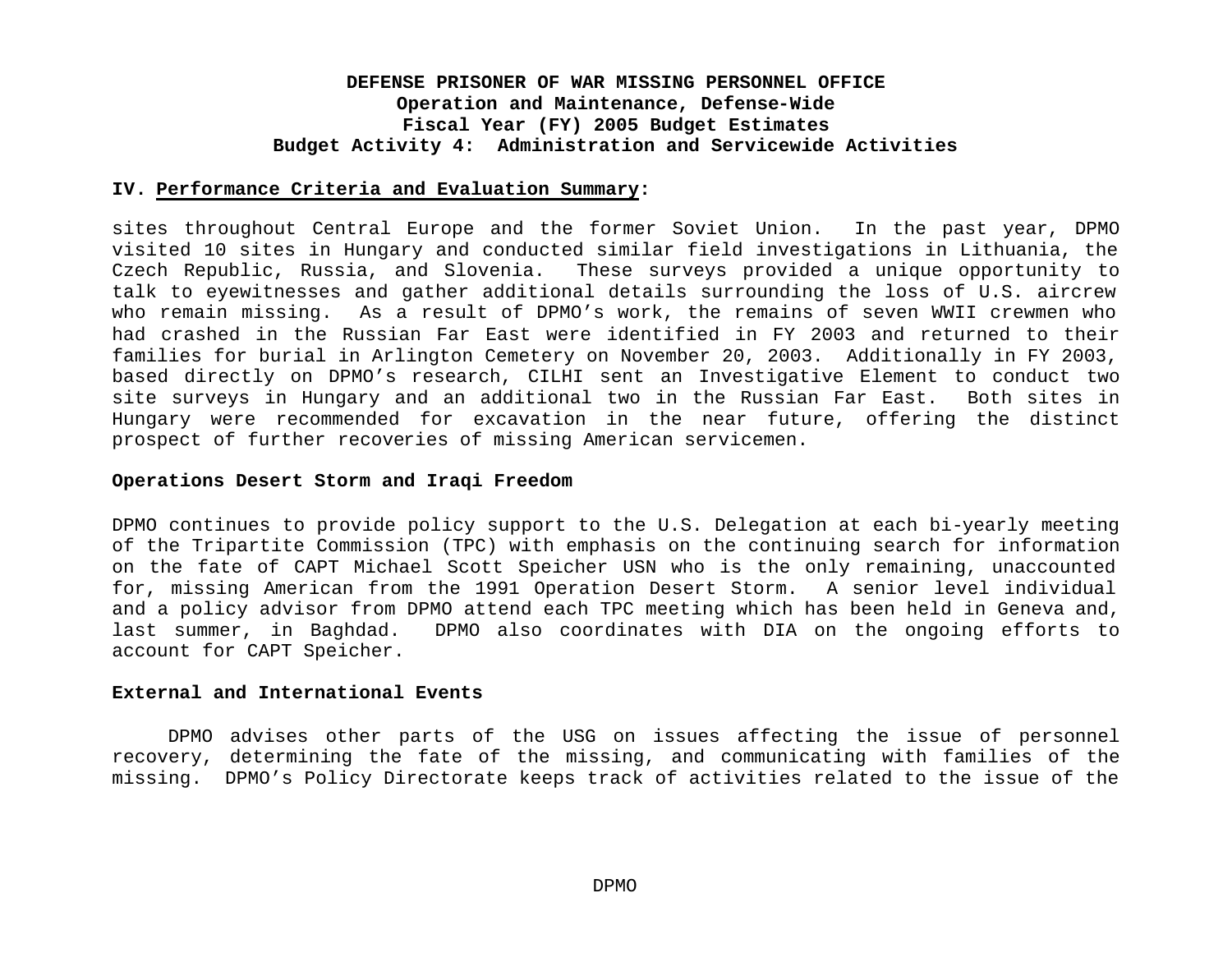#### **IV. Performance Criteria and Evaluation Summary:**

missing outside of DPMO, outside of DoD, outside of the USG and beyond the United States as conducted by NGOs and other governments and liaises with them when appropriate.

Two senior level advisors from DPMO were part of the US Geneva Mission's delegation to the International Conference on "The Missing" convened by the International Committee of the Red Cross & Red Crescent (ICRC) in February 2003.

The same two senior advisors from DPMO will again be part of the 7-member USG delegation to the ICRC's 28th Quadrennial Conference in Geneva in December 2003.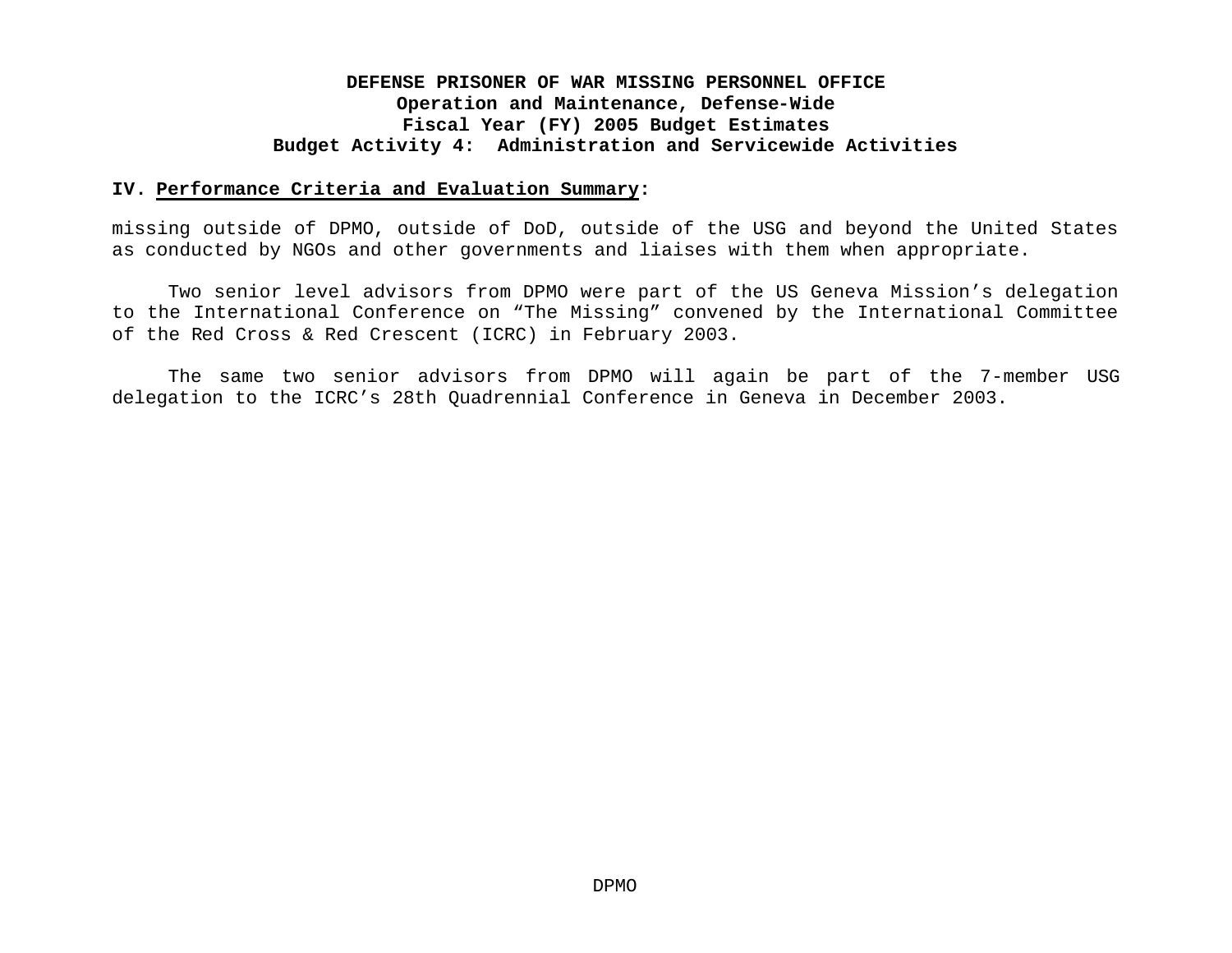#### **V. Personnel Summary:**

|                                |         |         |         | Change          |
|--------------------------------|---------|---------|---------|-----------------|
|                                | FY 2003 | FY 2004 | FY 2005 | FY 2004/FY 2005 |
| Military End Strength          |         |         |         |                 |
| Officer                        | 21      | 31      | 14      | $-17$           |
| Enlisted                       | 16      | 15      | 5       | $-10$           |
| Total                          | 37      | 46      | 19      | $-27$           |
| Civilian End Strength          |         |         |         |                 |
| U.S. Direct Hire               | 67      | 69      | 69      | $\mathbf 0$     |
| Military Full-Time Equivalents | 37      | 46      | 19      | $-27$           |
| Officer                        | 21      | 31      | 14      | $-17$           |
| Enlisted                       | 16      | 15      | 5       | $-10$           |
| Civilian Full-Time Equivalents |         |         |         |                 |
| U.S. Direct Hire               | 66      | 69      | 69      | $\mathbf 0$     |